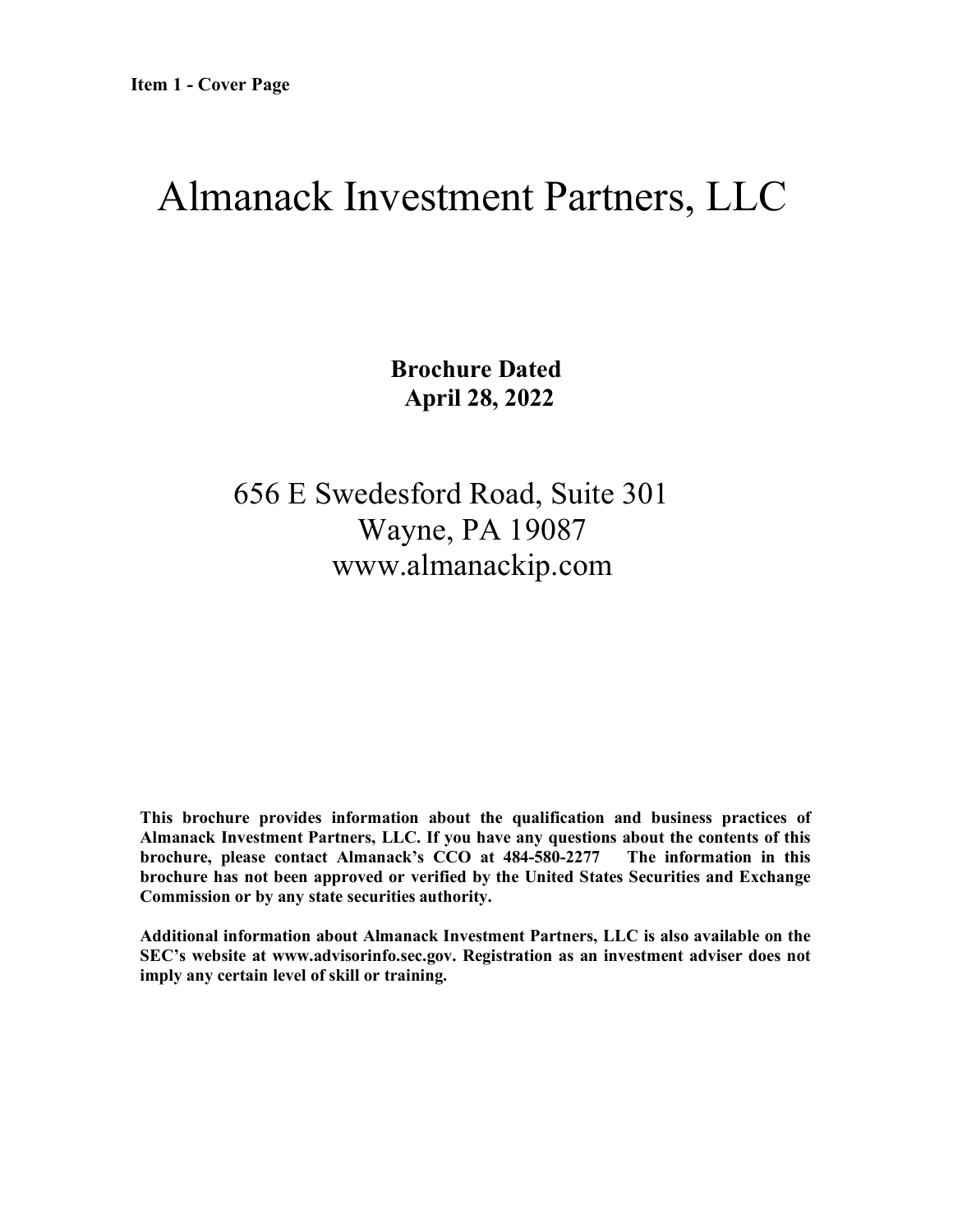## <span id="page-1-0"></span>**Item 2 - Material Changes**

Since the last Annual Amendment on March 31, 2021, material changes to Almanack Investment Partners, LLC Disclosure Brochure are as follows:

Item 4- Advisory Business- Investment Adviser Representatives of Almanack may recommend or educate clients with respect to qualified assets under ERISA and Almanack intends to rely on the prohibited transactions exemption afforded by The Department of Labor's rules on retirement asset recommendations versus education (DOL PTE 2020-02). As a result, Item 4 has been updated accordingly. In addition, the section regarding the use of affiliated funds and two level of fees has been updated.

Item 10 - Other Financial Industry Activities and Affiliations was updated to add that certain employees of Almanack may be affiliated with other investment advisers and/or other private funds.

Effective 12/31/2021, Almanack stopped offering Charles Schwab's Institutional Intelligent Portfolios ('SIIP') product offering. Termination of the SIIP program was limited specifically to the SIIP product and has no impact on Almanack's overall custodial relationship with Schwab. Item 4-Advisory Business, Item 8-Methods of Analysis, Investment Strategies and Risks of Loss, and Item 12- Brokerage Practices have been updated accordingly.

Almanack will ensure that clients receive a summary of any material changes to this and future brochures within 120 days of the close of our business' fiscal year at no charge.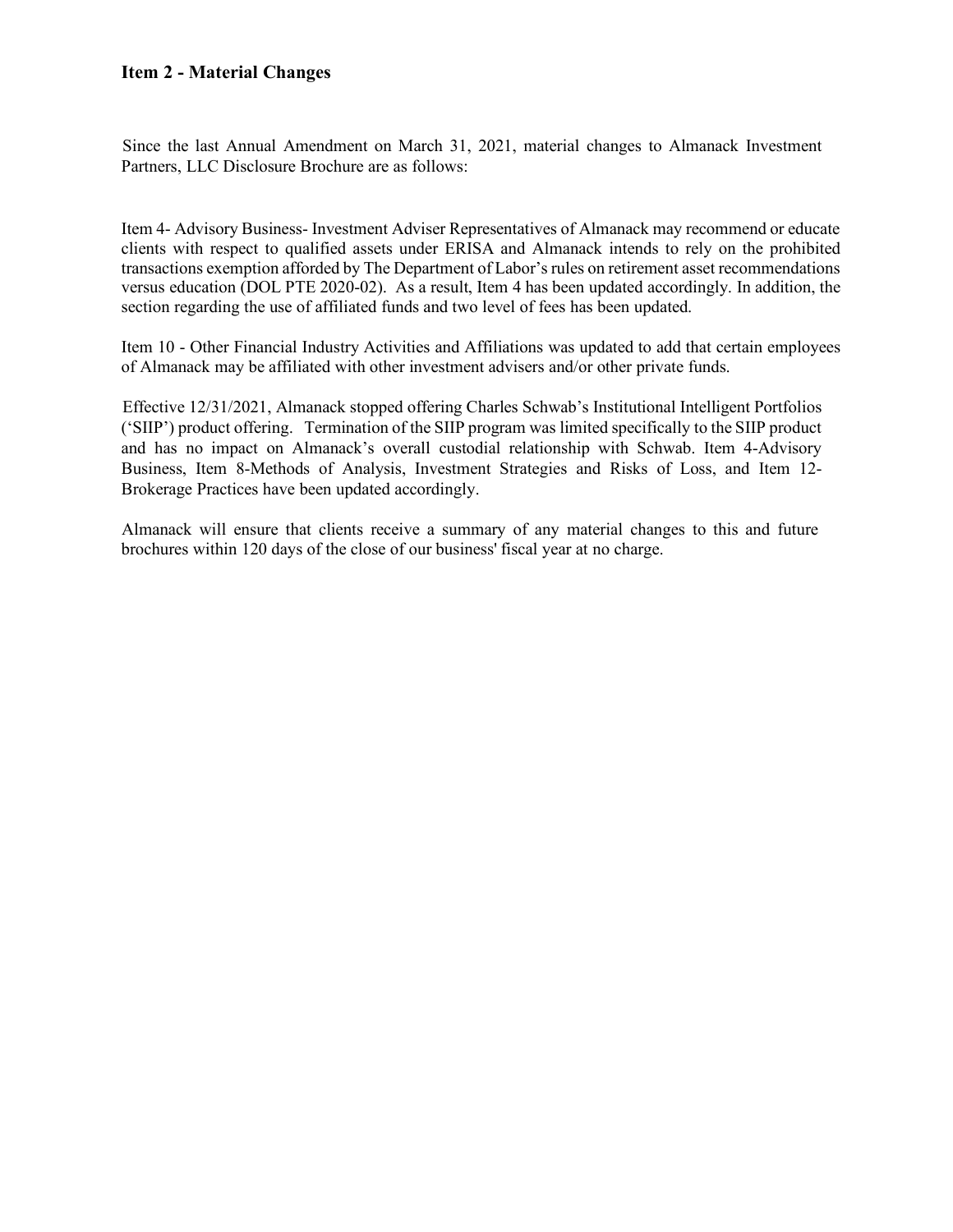# **Item 3 - Table of Contents**

| Item 11 - Code of Ethics, Participation or Interest in Client Transactions and Personal Trading  20 |  |
|-----------------------------------------------------------------------------------------------------|--|
|                                                                                                     |  |
|                                                                                                     |  |
|                                                                                                     |  |
|                                                                                                     |  |
|                                                                                                     |  |
|                                                                                                     |  |
|                                                                                                     |  |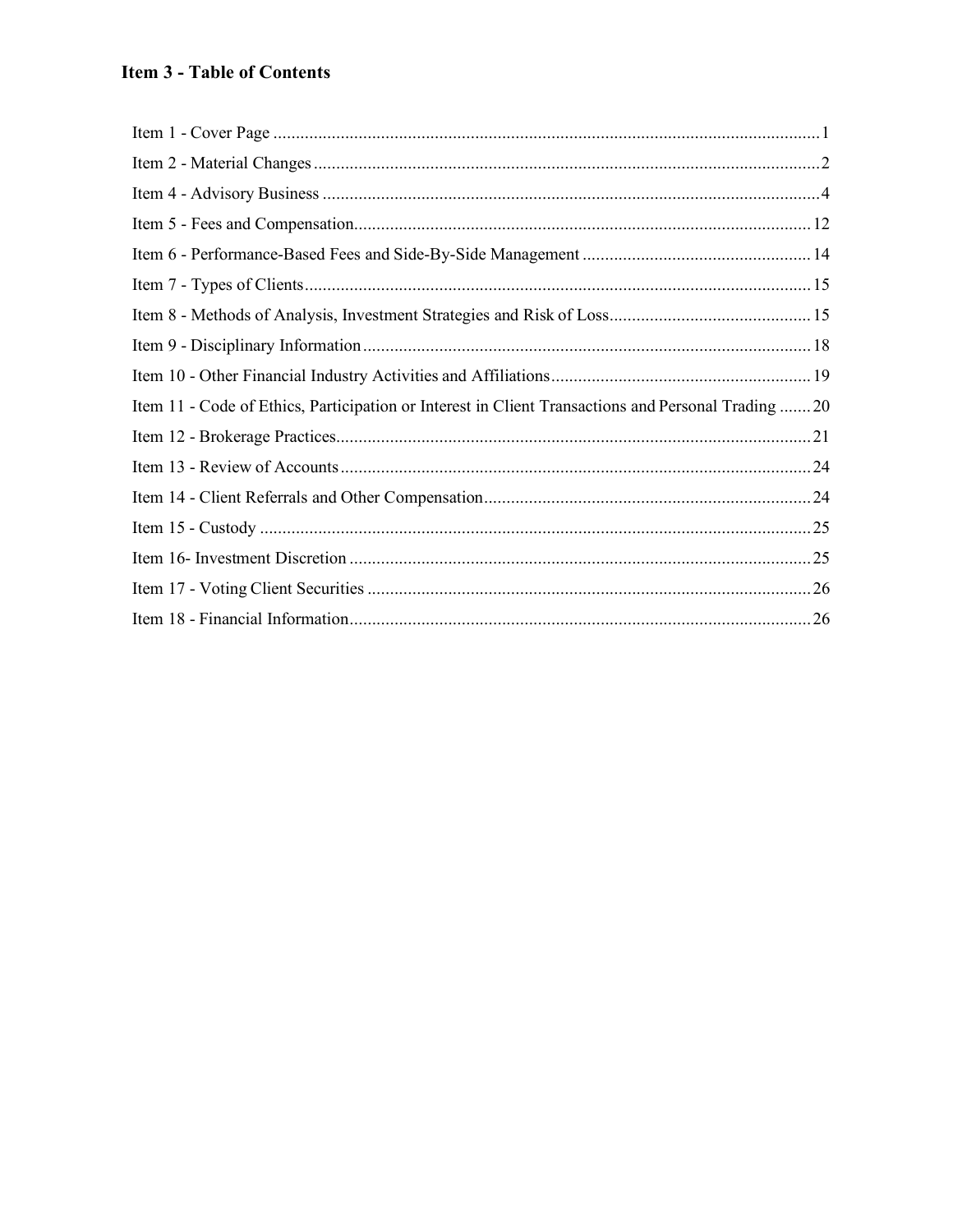## <span id="page-3-0"></span>**Item 4 - Advisory Business**

## **A. GENERAL DESCRIPTION**

Almanack Investment Partners, LLC ("Almanack" or "Advisor") is a Delaware limited liability company formed on September 14, 2015. Almanack is principally owned by Gadsden Group Holdings, LLC.

The Advisor's core business is to offer investment management services to individual and institutional clients using model asset allocation portfolios. Each model portfolio is designed to meet a particular investment goal (the "Core Allocation"). Almanack offers its services through a number of independently owned offices located across the United States.

As discussed below, Almanack offers to its clients (individuals, high net worth individuals, state or municipal entities, trusts, estates and charitable organizations, etc.) investment advisory services, and, to the extent specifically requested by a client, financial planning and related consulting services. In addition, Almanack also provides services to other investment advisers in the form of sub-advisory and consulting.

Almanack manages advisory accounts on a discretionary or non-discretionary basis through relationships with Charles Schwab &Company, Inc. ("*Schwab*"), TD Ameritrade ("*Ameritrade*"), Fidelity Investments ("*Fidelity*") and Interactive Brokers (IB). Almanack's annual investment advisory fee may be either fixed or based upon a percentage (%) of the market value of the assets placed under Almanack's management.

Through personal discussions with the client in which the client's goals and objectives are established, Almanack Investment Adviser Representatives determine which model portfolio is best suited to the client's individual needs and objectives. The Advisor's Core Allocation starts by forming a fundamental understanding of the primary drivers of potential portfolio exposures and emphasizes the development of methods for combining these exposures (often index based) into a diversified risk conscious portfolio.

Once Almanack determines the suitability of the portfolio, the portfolio is managed based on the portfolio's intended objective. Clients are permitted to place reasonable restrictions on the types of investments to be held in their account as long as such restrictions do not materially interfere with Almanack's ability to effectively manage client assets. Clients retain individual ownership of all securities.

Because some types of investments involve certain additional degrees of risk, they will only be implemented/recommended when consistent with the client's stated investment objectives, tolerance for risk, liquidity needs and overall suitability.

To ensure that Almanack's initial determination of an appropriate portfolio remains suitable and that the account continues to be managed in a manner consistent with the client's financial circumstances, Almanack will:

- 1. At least annually, contact each participating client to determine whether there have been any changes in the client's financial situation or investment objectives, and whether the client wishes to impose investment restrictions or modify existing restrictions;
- 2. Be reasonably available to consult with the client; and
- 3. Maintain client suitability information in each client's file.

In addition, Almanack provides an internal platform for Almanack investment adviser representatives ("IARs") to access investment management, business consulting and operational support services. These IARs share resources, ideas and other best practices within the platform and deliver investment advice, insurance solutions and other financial services to their own individual and institutional clients in the investment advisor community. In addition to the services described above, Almanack also offers Investment Management Services as described below at Item 4.B. including consulting services. Each of these businesses are described in more detail below.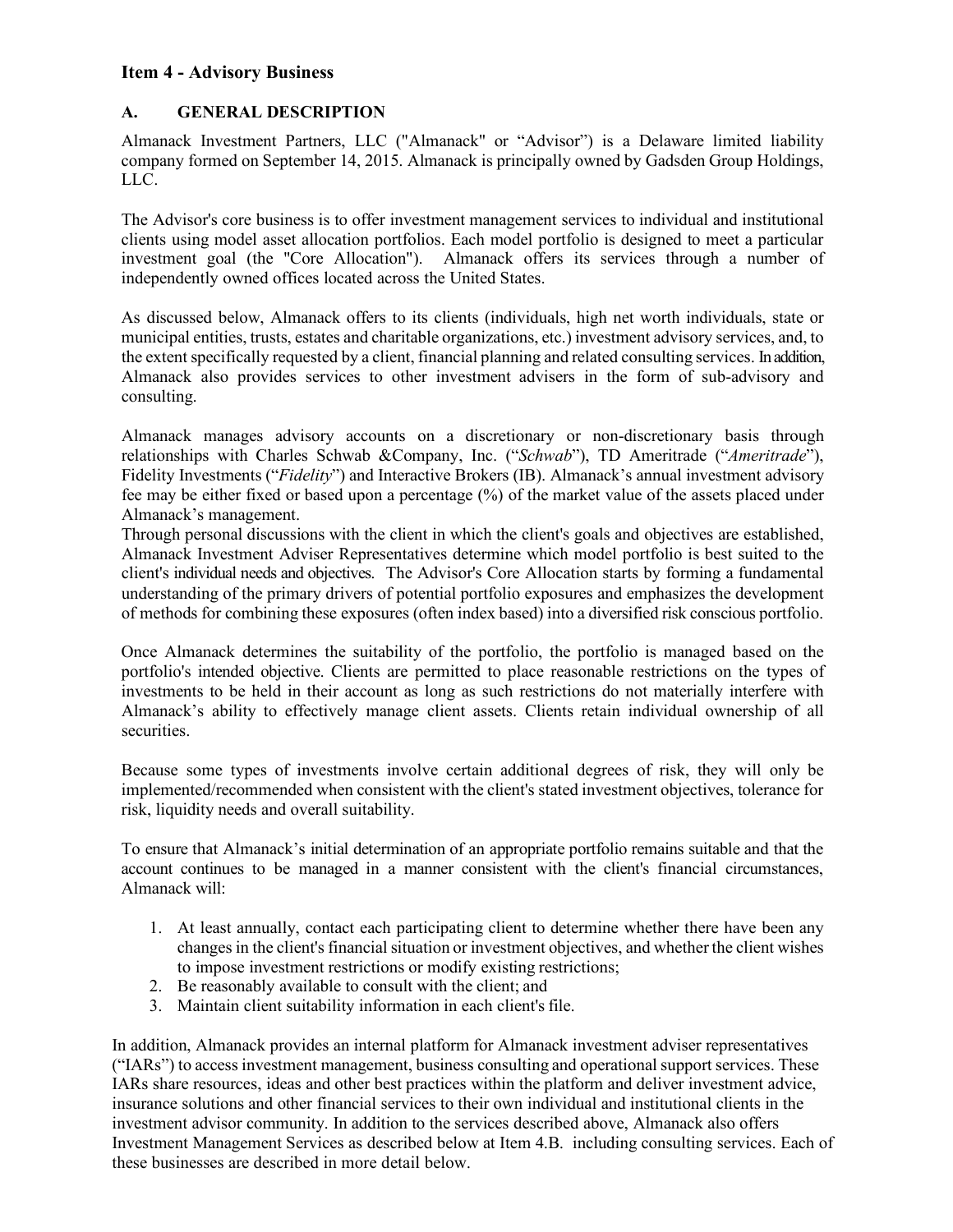## **B. INVESTMENT MANAGEMENT SERVICES**

Almanack may be engaged to provide discretionary or non-discretionary investment advisory services. Almanack's investment advisory fee is based upon a percentage (%) of the market value of the assets placed under Almanack's management and generally ranges from .25% to 2.0% annually.

Almanack's annual investment advisory fee shall include investment advisory services, and, to the extent specifically requested by the client, financial planning and consulting services.

Almanack supports its own investment management platform (the "Platform") that is available to the IARs of Almanack. Before engaging Almanack to provide investment advisory services, clients are required to enter into an Investment Management Agreement ("IMA") with Almanack setting forth the terms and conditions of the engagement (including termination, describing the scope of the services to be provided, and the fee that is due from the client).

To commence the investment advisory process, an IAR will first ascertain each client's investment objectives and then allocate and/or recommend that the client allocate investment assets consistent with their designated investment objectives. Once client assets are allocated, Almanack provides ongoing monitoring and review of account performance and asset allocation.

Almanack shall have discretionary authority to engage unaffiliated investment managers and serve as an overlay portfolio manager to construct, allocate and reallocate investment portfolios for clients of Almanack IARs. Almanack also provides the following services, either directly or through contractual relationships with third parties, with respect to the Platform:

- Investment model administration and Manager facilitation services
- Advisor as Portfolio Manager ("APM") functionality, account administration, billing and reconciliation, account aggregation, reconciliation and reporting, and client accountreporting
- Business management reporting technology services

#### **Investment Services**

The Advisor offers compliance, operational and back-office support to its IARs through third party service providers. These services are typically funded through the fees charged by the IAR to its clients. As part of these services to the investment advisor, Almanack provides the IARs with access to a range of investment advisory services for use by advisors with their clients, including Separately Managed Accounts ("SMA"), Mutual Funds and Exchange Traded Funds ("ETF") Asset Allocation Strategies and Unified Managed Accounts ("UMA") (each an "Investment Program" and collectively, the "Investment Programs"). The Investment Programs are generally made available by Almanack to their IARs, who may recommend one or more Investment Programs to their clients. A client's investment adviser determines which services and Investment Programs of Almanack to use with its clients and may use the

services of other third-party service providers in conjunction with the Investment Programs.

## **FINANCIAL PLANNING AND CONSULTING SERVICES (STAND-ALONE)**

#### **Consulting Services**

Almanack offers a range of consulting services including allocation research, risk analysis, benchmarking and manager assessment. These services are provided pursuant to specialized engagements individually negotiated with Almanack's clients based upon their specific needs and objectives.

In performing its services, Almanack is not required to verify any information received from the client or from the client's other professionals (e.g., attorney, accountant, etc.) and is authorized to rely on such information. Almanack may recommend the services of itself, and/or other professionals to implement its recommendations. Clients are advised that a conflict of interest exists if Almanack recommends its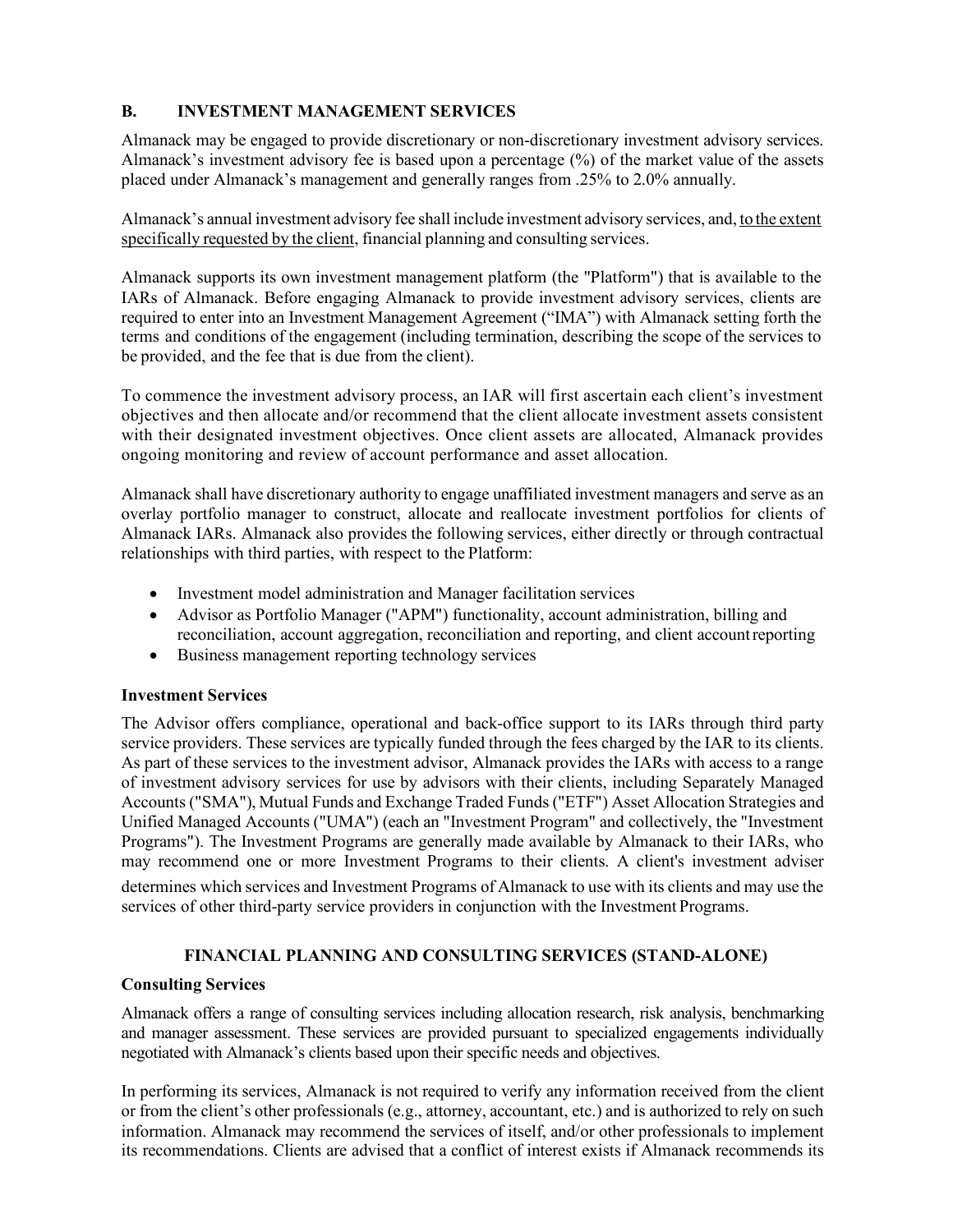own services or the services of any of its Advisory Affiliates (as set forth in Item 10). The client is under no obligation to act upon any of the recommendationsmade by Almanack under a consulting engagement or to engage the services of any such recommended professional, including Almanack itself. The client retains discretion over all such implementation decisions and is free to accept or reject any of Almanack's recommendations. Clients are advised that it remains their responsibility to promptly notify Almanack if there is ever any change in their financial situation or investment objectives for the purpose of reviewing, evaluating, or revising Almanack's previous recommendations and/or services.

## **Financial Planning**

To the extent specifically requested by a client, Almanack may provide financial planning and/or consulting services (including investment and non-investment related matters, including estate planning, insurance planning, etc.) on a stand-alone separate fee basis. Almanack's planning and consulting fees are charged either at an hourly rate or up to 1% of the client's total net worth, subject to a minimum of \$5,000; however, discounted rates can and may be offered. The fees charged are dependent upon the level and scope of the service(s) required and the professional(s) rendering the service(s). Prior to engaging Almanack to provide planning or consulting services, clients are generally required to enter into a Financial Planning and Consulting Agreement with Almanack setting forth the terms and conditions of the engagement (including termination), describing the scope of the services to be provided, and the portion of the fee that is due from the client prior to Almanack commencing services.

If requested by the client, Almanack will recommend the services of other professionals for implementation purposes, including Almanack's representatives in their individual capacities as registered representatives of a broker-dealer, or licensed insurance agents. (*See* disclosure at Item 10.C.). The client is under no obligation to engage the services of any such recommended professional. The client retains absolute discretion over all such implementation decisions and is free to accept or reject any recommendation from Almanack. It remains the client's responsibility to promptly notify Almanack if there is ever any change in their financial situation or investment objectives for the purpose of reviewing, evaluating or revising Almanack's previous recommendations and/or services.

Financial planning is a comprehensive evaluation of a client's current and future financial state by using currently known variables to predict future cash flows, asset values and withdrawal plans. Through the financial planning process, all questions, information and analysis are considered as they impact, and are impacted by, the entire financial and life situation of the client. Clients purchasing this service either receive a written report or access to software which provides the client with a detailed financial plan designed to assist

the client in achieving his or her financial goals and objectives. In general, the financial plan can address any or all of the following areas:

- PERSONAL: Almanack reviews family records, budgeting, personal liability, estate information and financial goals.
- TAX & CASH FLOW: Almanack analyzes the client's income tax and spending and planning for past, current and future years; then illustrates the impact of various investments on the client's current income tax and future tax liability.
- INVESTMENTS: Almanack analyzes investment alternatives and their effect on the client's portfolio.
- INSURANCE: Almanack reviews existing policies to ensure proper coverage for life, health, disability, long-term care, liability, home and automobile.
- RETIREMENT: Almanack analyzes current strategies and investment plans to help the client achieve his or her retirement goals.
- DEATH & DISABILITY: Almanack reviews the client's cash needs at death, income needs of surviving dependents, estate planning and disability income.
- ESTATE: Almanack assists the client in assessing and developing long-term strategies, including as appropriate, living trusts, wills, review estate tax, powers of attorney, asset protection plans, nursing homes, Medicaid and elder law. Almanack gathers required information through in-depth personal interviews. Information gathered includes the client's current financial status, tax status,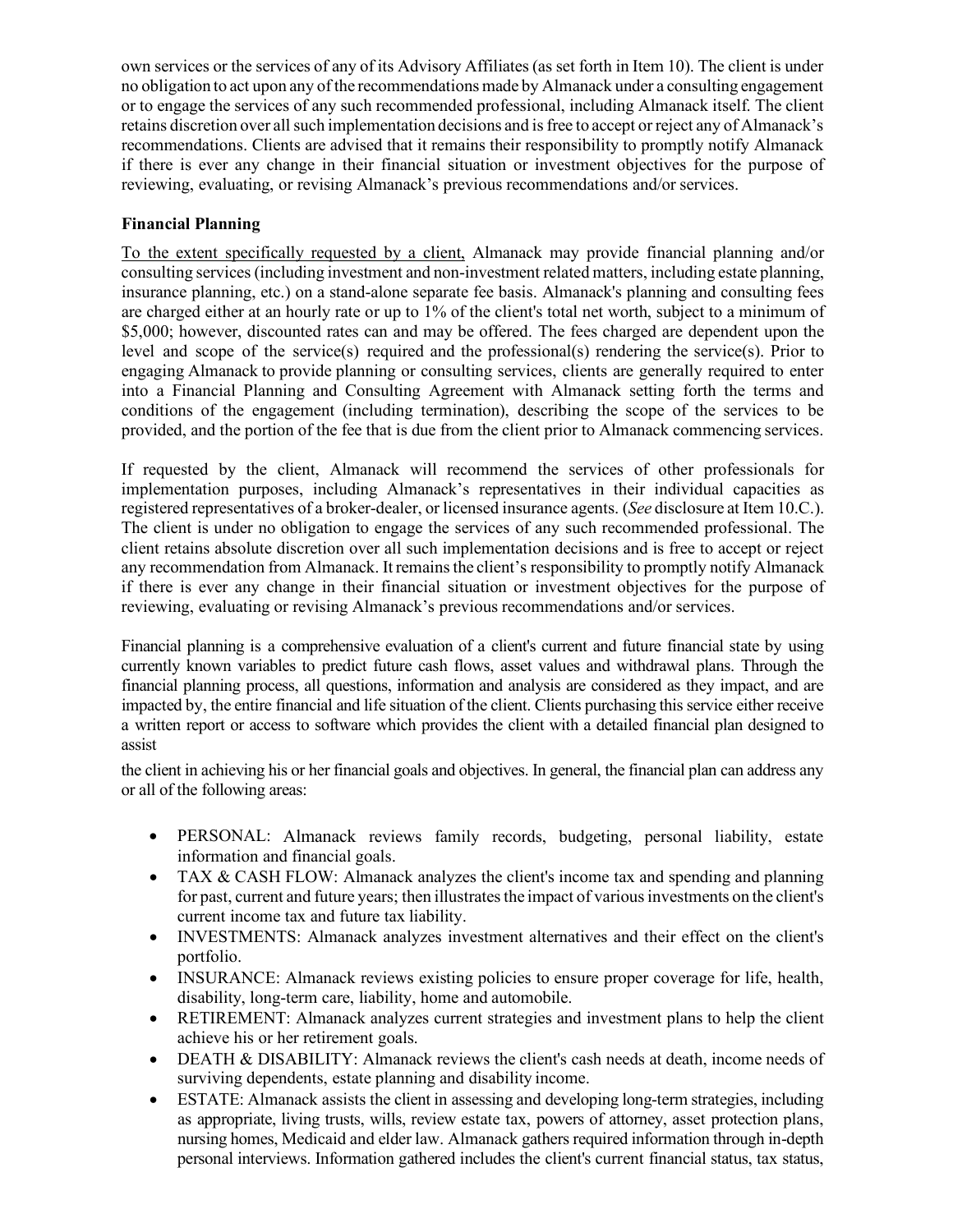future goals, returns objectives and attitudes towards risk. Almanack carefully reviews documents supplied by the client, including a questionnaire completed by the client, and prepares a written report. Should the client choose to implement the recommendations contained in the plan, Almanack suggests the client work closely with their attorney, accountant, insurance agent, and/or investment adviser. Implementation of financial plan recommendations is entirely at the client's discretion.

Almanack also provides general non-securities advice on topics that may include tax and budgetary planning, estate planning and business planning. Investment recommendations in financial plans may include any or all of the following:

- Exchange-listed securities
- Securities traded over-the-counter
- Corporate debt securities (other than commercial paper)
- Commercial paper
- Certificates of deposit
- Municipal securities
- Variable life insurance
- Variable annuities
- Mutual fund share
- United States governmental securities
- Options contracts on securities
- Interests in partnerships investing in real estate
- Interests in partnerships investing in oil and gas interests
- Any investments held by the client at the inception of the advisory relationship

Typically, the financial plan is presented to the client within six months of the contract date, provided that all information needed to prepare the financial plan has been promptly provided. Financial Planning recommendations are not limited to any specific product or service offered by a broker-dealer or insurance company. All recommendations are of a generic nature and should be reviewed with your attorney, accountant or other professional as appropriate prior to implementation.

#### **MISCELLANEOUS**

**Limitations of Financial Planning and Non-Investment Consulting/Implementation Services:** As indicated above, to the extent requested by the client, Almanack may provide financial planning and related consulting services regarding non-investment related matters, such as estate planning, tax planning, insurance, etc. Almanack is not a law firm or accounting firm, and no portion of its services should be construed as legal, tax or accounting advice. Accordingly, Almanack does not prepare estate planning documents or tax returns. To the extent requested by a client, Almanack may recommend the services of other professionals for certain non-investment implementation purposes (i.e. attorneys, accountants, insurance agents, etc.), including representatives of Almanack in their separate individual capacities as registered representatives of Innovation Partners, LLC ("Innovation Partners"), Coastal Equities, Inc. ("Coastal") or Private Client Services, LLC ("Private Client Services") (individually and/or collectively, "Third Party BD"), each a FINRA member broker-dealer and/or as insurance agents. The client is under no obligation to engage the services of any such recommended professional. The client retains absolute discretion over all such implementation decisions and is free to accept or reject any recommendation from Almanack and/or its representatives (See Item 10 below). The recommendation by Almanack's representative that a client purchase a security or insurance commission product in his/her separate and individual capacity as a registered representative of a Third Party broker dealer, and/or as an insurance agent, presents a conflict of interest, as the receipt of commissions provides an incentive to recommend investment or insurance products based on commissions to be received, rather than on a particular client's need. No client is under any obligation to purchase any securities or insurance commission products through such representative. Clients are reminded that they may purchase securities or insurance products recommended by Almanack through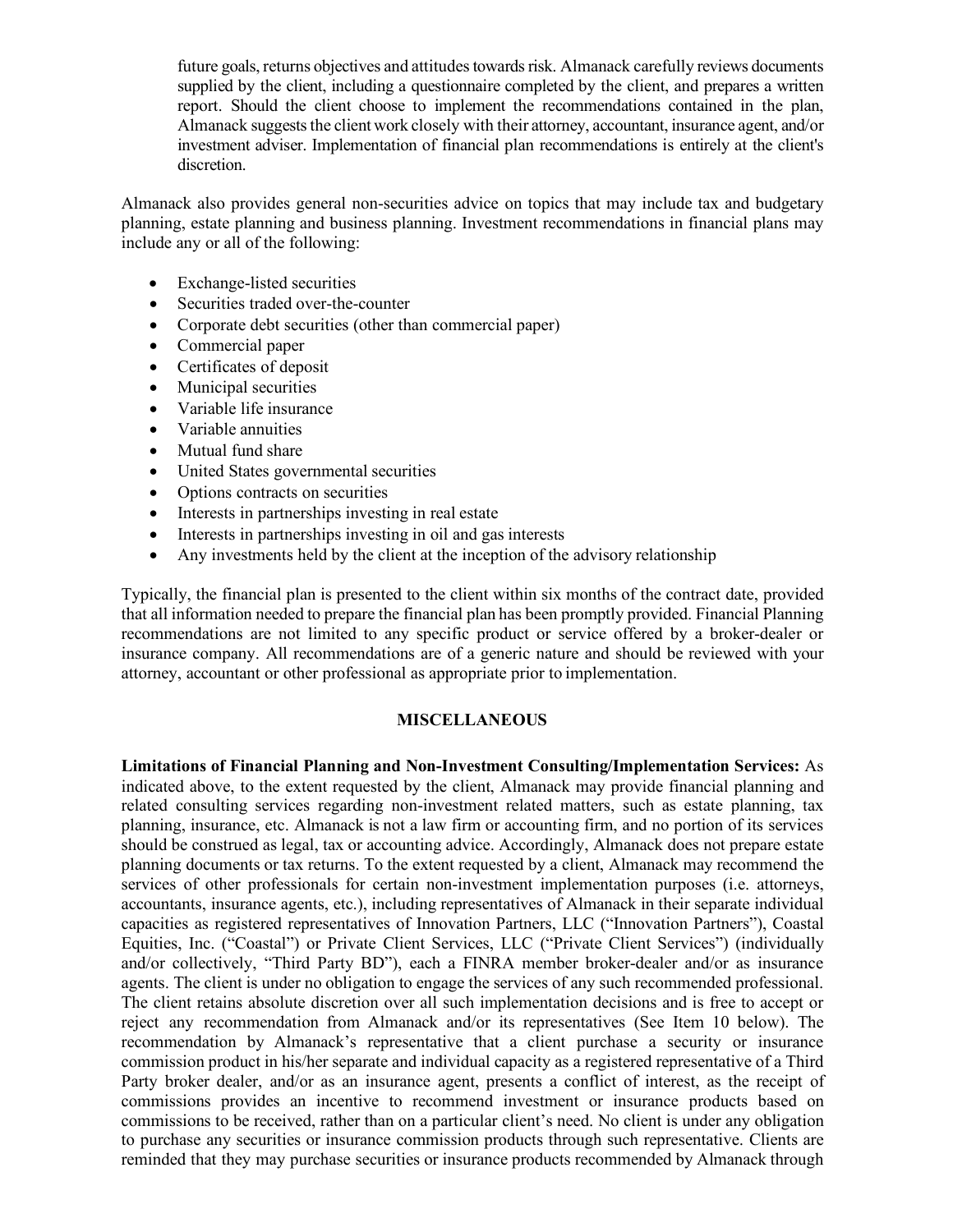other, non-affiliated broker-dealers or insurance agencies.

**Retirement Rollovers-Potential for Conflict of Interest:** A client or prospective client leaving an employer typically has four options regarding an existing retirement plan (and may engage in one or a combination of these options): (i) leave the money in the former employer's plan, if permitted, (ii) roll over the assets to the new employer's plan, if one is available and rollovers are permitted, (iii) roll over to an Individual Retirement Account ("IRA"), or (iv) cash out the account value (which would, depending upon the client's age, result in adverse tax consequences). If Almanack recommends that a client roll over their retirement plan assets into an account to be managed by Almanack, such a recommendation creates a conflict of interest as Almanack will earn new (or increase its current) compensation as a result of the rollover. No client is under any obligation to roll over retirement plan assets to an account managed by Almanack.

When Almanack provides investment advice to you regarding your retirement plan account, individual retirement account, or other qualified asset under ERISA, we are fiduciaries within the meaning of Title I of the Employee Retirement Income Security and/or the Internal Revenue Code, as applicable, which are laws governing retirement accounts. The way we make money creates some conflicts with your interests, so Almanack operates under a special rule that requires us to act in your best interest and not put our interest ahead of yours. Clients can engage Almanack to provide either education or recommendations with respect to qualified ERISA assets including:

- **from a qualified plan to an IRA;**
- **from an existing third-party IRA to an IRA;**
- changing the account type of an existing IRA;
- from a qualified plan to another qualified plan; and
- from an IRA to qualified plan rollover.

Such provisions also extend to other qualified assets such as Education Savings Accounts and retirement annuities. Clients should fully understand all of the conflicts, risks, costs & expenses, as well as potential benefits associated with moving qualified retirement assets. Clients are under no obligation to accept or follow Almanack's recommendations.

#### **Unaffiliated Private Funds**

Almanack may also provide investment advice regarding unaffiliated private investment funds. Almanack, on a non-discretionary basis, may recommend that certain qualified clients consider an investment in unaffiliated private investment funds. Almanack's role relative to the private investment funds shall be limited to its initial and ongoing due diligence and investment monitoring services. If a client determines to become a private fund investor, the amount of assets invested in the fund(s) shall be included as part of "assets under management" for purposes of Almanack calculating its investment advisory fee. Almanack's clients are under absolutely no obligation to consider or make an investment in a private investment fund(s).

#### **Affiliated Private Fund**

Almanack is the investment adviser to Almanack Alpha Fund LP ("AAFLP" or the "Fund") which is an unregistered investment company organized as a limited liability corporation and sponsored by Almanack. Almanack also serves as a General Partner to AAFLP.

As noted above, Almanack is affiliated with AAFLP, the complete description of which (the terms, conditions, risks, conflicts and fees, including incentive compensation) is set forth in the Fund's offering documents. Almanack, on a non-discretionary basis, may recommend that qualified clients consider allocating a portion of their investment assets to the Fund. The terms and conditions for participation in the affiliated fund, including management fees, conflicts of interest, and risk factors, are set forth in the fund's offering documents. Almanack's clients are under absolutely no obligation to consider or make an investment in AAFLP.

The investment objective of the Fund is to invest in other funds which seek to achieve above-average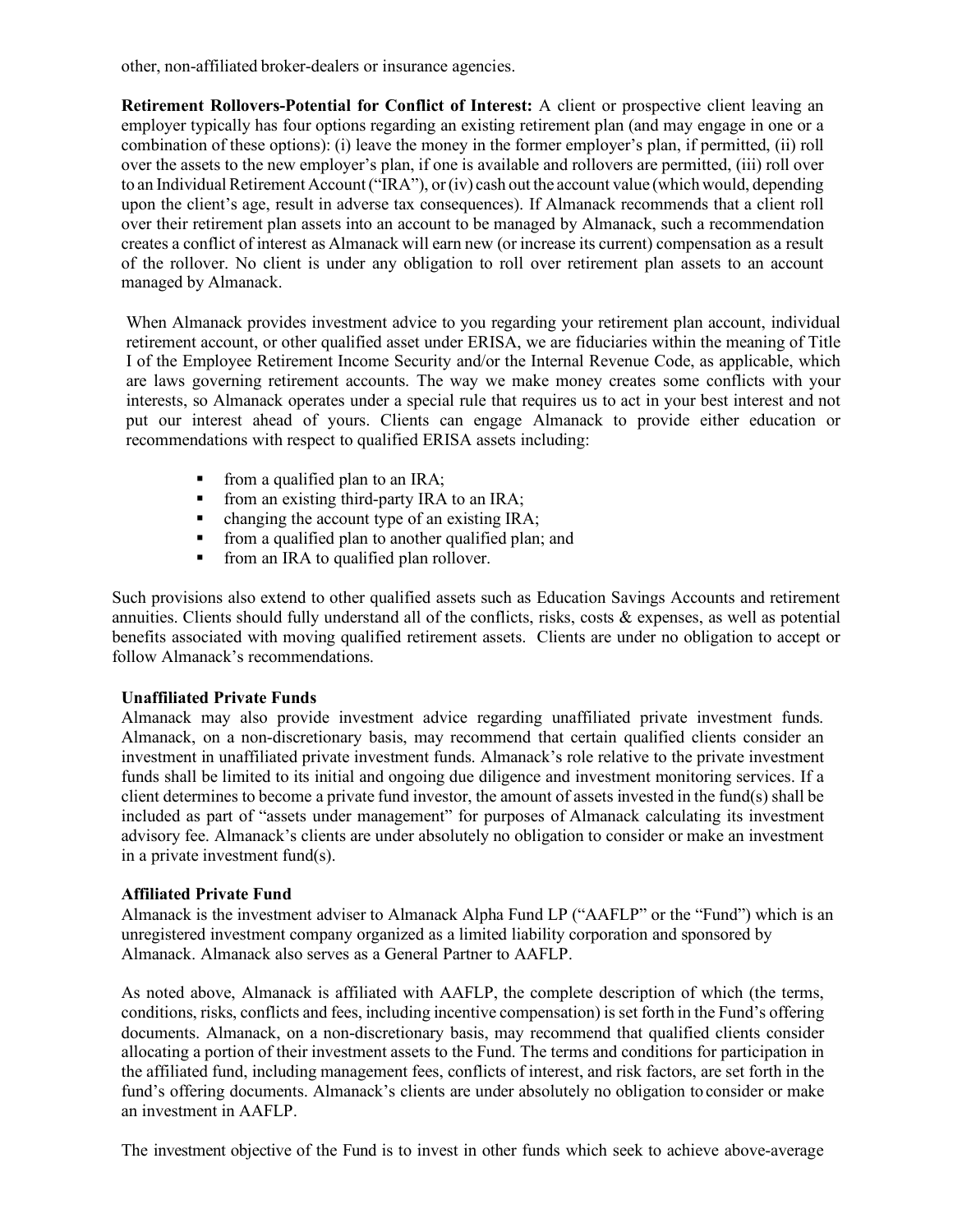capital appreciation, lack of correlation to traditional markets, and low volatility returns for its clients by investing in a broadly diversified portfolio of alternative investment opportunities. While there are no substantive limits on the investment strategies that may be pursued by the Fund, it is anticipated that the Fund will seek to leverage the Advisor's expertise to identify, invest, and manage a select suite of investment opportunities. The Fund will utilize the Advisor's relationships, contacts and knowledge for the benefit of the strategy. It seeks to provide consistent long-term returns. Income is not an objective.

In providing advisory services to the Fund, Almanack directs and manages the investment and reinvestment of the Fund's assets and provides reports to investors (through the Funds' administrator). Almanack manages the assets of the Fund in accordance with the terms of its governing documents. AAFLP is a Fund of Hedge Funds.

Private investment funds generally involve various risk factors, including, but not limited to, potential for complete loss of principal, liquidity constraints and lack of transparency, a complete discussion of which is set forth in the Fund's offering documents, which will be provided to each client for review and consideration. Unlike other liquid investments that a client may maintain, private investment funds do not provide daily liquidity or pricing. Each prospective client that elects to invest in the Fund will be required to complete a Subscription Agreement, pursuant to which the client shall establish that the client is qualified to invest in the Fund and acknowledges and accepts the various risk factors that are associated with such an investment.

In the event that Almanack references private investment funds owned by the client on any supplemental account reports prepared by Almanack, the value(s) for all private investment funds owned by the client shall reflect the most recent valuation provided by the fund sponsor. If the fund sponsor does not provide a post-purchase valuation, then the valuation shall reflect the initial purchase price (and/or a value as of a previous date) or the current value(s) (either the initial purchase price and/or the most recent valuation provided by the fund sponsor). If the valuation reflects the initial purchase price (and/or a value as of a previous date), then the current value(s) (to the extent ascertainable) could be significantly more or less than the original purchase price. The client's advisory fee shall be based upon such reflected fund value(s).

The affiliated Fund generally invests in unaffiliated private investment funds. As such, a client will incur separate management fees: (1) the fee charge by the underlying unaffiliated private investment funds; (2) the advisory fee charged by Almanack (the amount invested in the affiliated funds will be included as part of the client's assets under management (see Item 5 below) for purposes of calculating Almanack's fee; and (3) the management fee charged by AAFLP itself.

Because the Advisor earns compensation from the AAFLP, Almanack's advisory fee may, in the aggregate, exceed the fee that it would earn under its standard "assets under management" fee schedule referenced in Item 5A below absent a client's investment in AAFLP. The recommendation that a client become an investor in AAFLP presents a conflict of interest, but clients are under no obligation to become an investor in any Almanack-sponsored fund.

Use of Mutual and Exchange Traded Funds**:** Most mutual funds and exchange traded funds are available directly to the public. Thus, a prospective client may obtain many, if not all, of the funds(securities) utilized by Almanack in managing client assets independent of engaging Almanack as an investment advisor. However, if a prospective client determines to do so, he/she will not receive Almanack's initial and ongoing investment advisory services. In addition to Almanack's investment advisory fee described below, and transaction and/or custodial fees discussed below, clients will also incur, relative to all mutual fund and exchange traded fund purchases, charges imposed at the fund level (e.g. management fees and other fund expenses).

Cash Positions**:** At any specific point in time, depending upon perceived or anticipated market conditions/events (there being no guarantee that such anticipated market conditions/events will occur), Almanack may increase or maintain higher cash positions. Absent a specific written agreement to the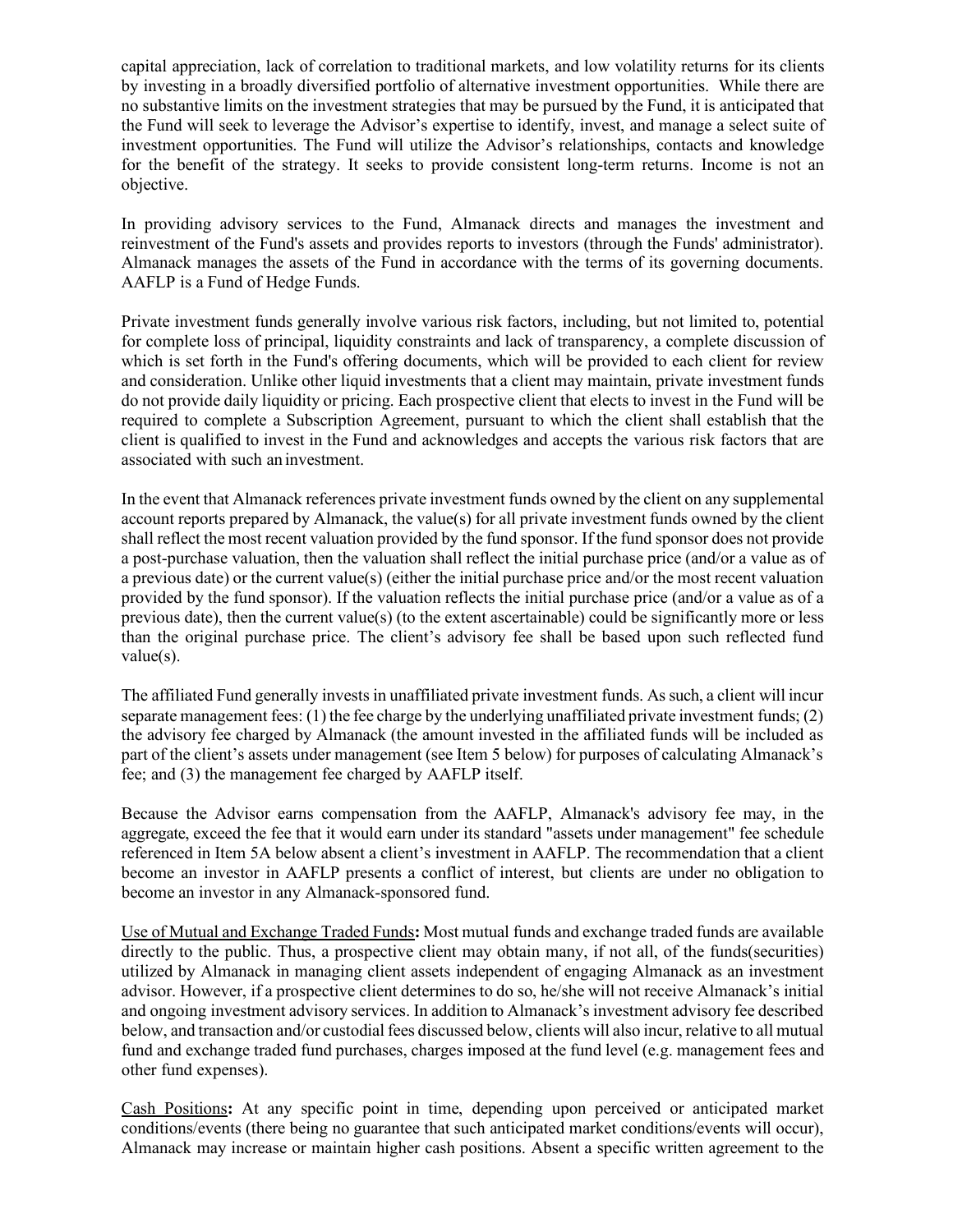contrary, cash positions (i.e. cash, money markets, etc.) are generally included as part of assets under management for purposes of calculating Almanack's advisory fee.

Portfolio Activity: Almanack has a fiduciary duty to provide services consistent with the client's best interest. As part of its investment advisory services, Almanack will review client portfolios on an ongoing basis to determine if any changes are necessary based upon various factors, including, but not limited to, investment performance, fund manager tenure, style drift, account additions/withdrawals, and/or a change in the client's investment objective. Based upon these factors, there may be extended periods of time when Almanack determines that changes to a client's portfolio are neither necessary nor prudent. There can be no assurance that investment decisions made by Almanack will be profitable or result in any specific performance level(s). Clients pay Almanack advisory fees regardless of whether or not their account increases or decreases in value.

Fee Differentials: As discussed above and indicated below at Item 5, Almanack shall generally price our advisory services based upon various objective and subjective factors. As a result, our clients could pay diverse fees based upon the market value of their assets, the complexity of the engagement, and the level and scope of the overall investment advisory services to be rendered, and client negotiations. As a result of these factors, similarly situated clients could pay different fees, and the services provided by Almanack to any particular client could be available from other advisers at lower, or greater, cost. Before engaging Almanack to provide investment advisory services, clients are required to enter into a discretionary or non-discretionary IMA, setting forth the terms and conditions of the engagement (including termination), which includes the fees and services to be provided.

Non-Discretionary Accounts Service Limitations: Clients that engage Almanack on a non- discretionary basis acknowledge that Almanack cannot effect any account transactions without first obtaining consent to such transaction(s) from the client directly. In the event Almanack would like to make a transaction for a client's account (including in the event of an individual holding or general market correction), and the client is unavailable, Almanack would beunable to effect the account transaction(s) (as it would for its discretionary clients) without first obtaining the client's consent. As a result, recommended trades for non-discretionary accounts will be delayed and, in some cases, may not be executed at all.

Independent Managers: Almanack may allocate (and/or recommend that the client allocate) a portion of a client's investment assets among unaffiliated independent investment managers ("Independent Manager(s)") in accordance with the client's designated investment objective(s). In such situations, the Independent Manager(s) will have day-to- day responsibility for the active discretionary management of the allocated assets. Almanack will continue to render investment supervisory services to the client relative to the ongoing monitoring and review of account performance, asset allocation and client investment objectives. The factors Almanack considers in recommending Independent Manager(s) include the client's designated investment objective(s), management style, performance, reputation, financial strength, reporting, pricing, and research.

The investment management fee charged by the Independent Manager(s) is separate from, and in addition to, Almanack's advisory fee as set forth in the fee schedule at Item 5 below and which will be disclosed to the client before entering into the Independent Manager engagement and/or subject to the terms and conditions of a separate agreement between the client and the Independent Manager(s).

#### Sub-Advisory Engagements.

Almanack may also serve as a sub-adviser to unaffiliated registered investment advisers per the terms and conditions of a written Sub-Advisory Agreement. With respect to its sub-advisory services, the unaffiliated investment advisers that engage Almanack's sub-advisory services maintain both the initial and ongoing day-to-day relationship with the underlying client, including initial and ongoing determination of client suitability for Almanack's designated investment strategies and or programs. If the custodian/broker-dealer is determined by the unaffiliated investment adviser, Almanack will be unable to negotiate commissions and/or transaction costs, and/or seek better execution. As a result, client may pay higher commissions or other transaction costs or greater spreads, or receive less favorable net prices, on transactions for the account than would otherwise be the case through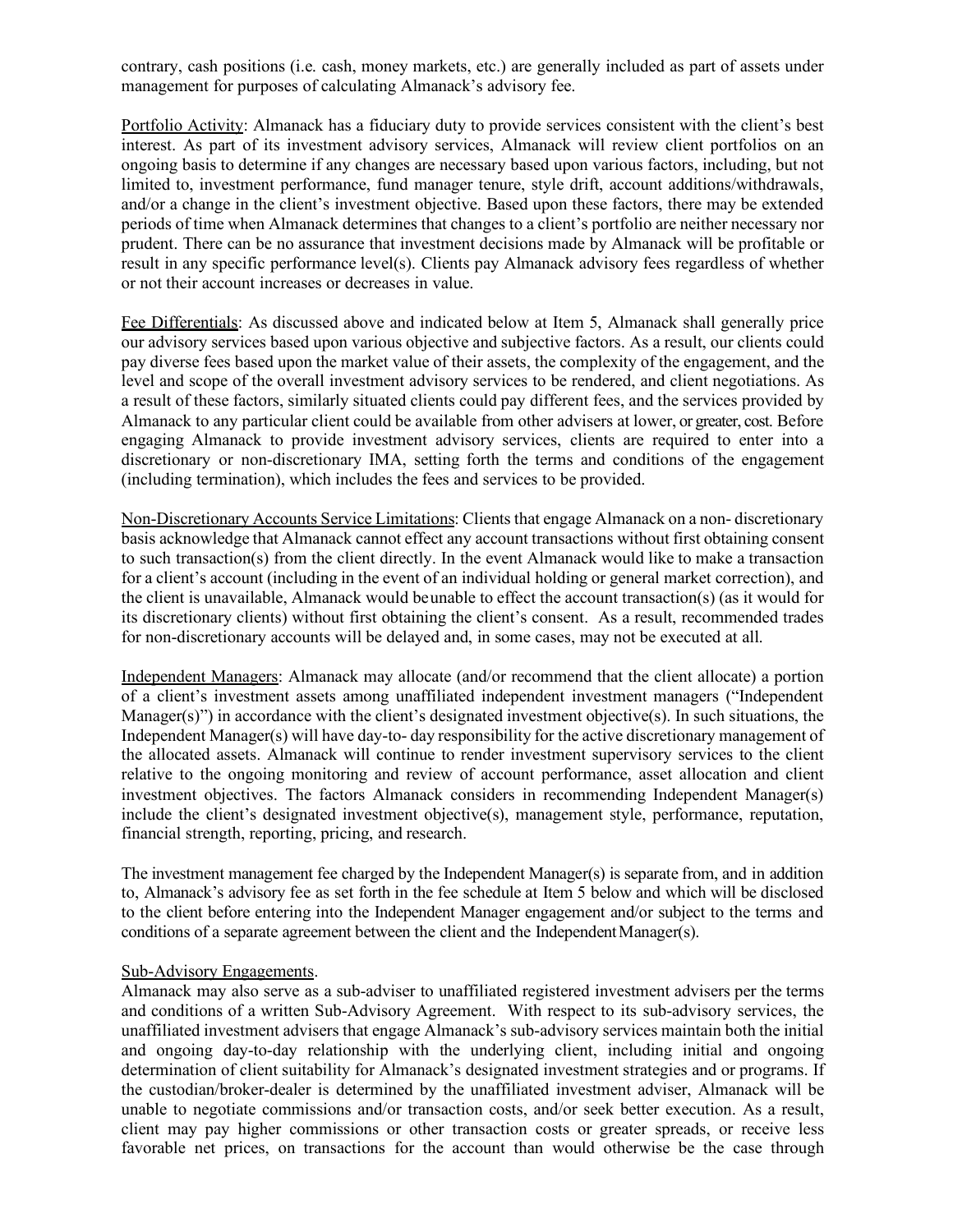alternative clearing arrangements recommended by Almanack. Higher transaction costs adversely impact account performance.

Inverse/Enhanced Market Strategies: Almanack may utilize long and short mutual funds and/or exchange traded funds that are designed to perform in either an: (1) inverse relationship to certain market indices (at a rate of 1 or more times the inverse [opposite] result of the corresponding index) as an investment strategy and/or for the purpose of hedging against downside market risk; and (2) enhanced relationship to certain market indices (at a rate of 1 or more times the actual result of the corresponding index) as an investment strategy and/or for the purpose of increasing gains in an advancing market. There can be no assurance that any such strategy will prove profitable or successful. Furthermore, Almanack may hold these positions for longer than the one day that many fund prospectuses suggest, which may lead to additional risks. For periods longer than a single day, these funds will lose money when the level of the underlying indices are flat, and it is possible that the funds will lose money even if the level of the indices either increase or decrease (if inverse). Longer holding periods, higher index volatility, inverse exposure, and levered exposure each exacerbate the impact of compounding on an investor's returns. During periods of high index volatility, the volatility of the indices may affect the returns of the funds as much as, or more. than the return of the indices. In light of these enhanced risks/rewards, a client may direct Almanack, in writing, not to employ any or all such strategies for his/her/their/its accounts.

#### **Use of Affiliated Funds and Two Levels of Fees: Affiliated Adviser and Exchange Traded Funds**

Almanack's related adviser, Gadsden LLC, ("Gadsden") is the investment manager to an exchange-traded fund ("Affiliated Fund") known as the Gadsden Dynamic Multi-Asset ETF (NYSE Arca: GDMA). The Affiliated Fund is managed by a principal(s) of Almanack and is used to construct many of Almanack's model portfolios (and the Advisor accounts of clients following each model), subject to the quantitative and qualitative investment selection and evaluation criteria described in Item 8 below.

The allocation of an Affiliated Fund investment included in the Advisor account will vary depending on the model portfolio selected by the client. Given the discretionary nature of the models, at a future date, the allocation of an Affiliated Fund investment in accounts will fluctuate higher or lower in a portfolio without notice to the client. However, for "retirement accounts" (which include ERISA-governed and taxqualified retirement plans, participant accounts in those plans, and IRAs), allocations to GDMA will only be recommended on a nondiscretionary basis and the allocation to GDMA in retirement accounts will be rebalanced on a formulaic basis as agreed with the clients. This approach is taken for retirement accounts because an allocation to an Affiliated Fund is a conflict of interest (due to the two levels of fees) and the rules governing retirement accounts impose additional limitations on their use.

An investment proposal which you receive at the time of account investment sets forth the initial anticipated asset allocation and lists the corresponding specific investments, including the Affiliated Fund, to be used in the management of your account. Please note that both the allocation and the specific investments used for your account are subject to change. You should refer to your account statements and account information on the custodian statements, which show the composition of your account holdings and specific percentage allocation to each investment in your account, including the Affiliated Fund. In addition, for retirement accounts the proposal will describe the process that will be used to automatically rebalance your account for the allocation to the Affiliated Fund.

Almanack and its affiliate have a conflict of interest in selecting the Affiliated Fund for client portfolios because Almanack's affiliate earns compensation for advisory services provided to the Affiliated Fund. This compensation is in addition to the asset-based fee that you pay to Almanack resulting in the receipt of "two levels of fees." Almanack addresses the conflict associated with investing accounts in the Affiliated Fund in multiple ways, including disclosing the conflict of interest in this Disclosure Brochure and providing you with detailed information about your account's allocation to individual positions. These additional fees may be significant, both in absolute dollar amounts and relative to Almanack's net income, and the receipt and retention by Almanack and its affiliate of these fees create an incentive for Almanack to select and continue to retain an Affiliated Fund over unaffiliated funds. A more detailed discussion on the additional fees that Almanack and its affiliates receive from the use of an Affiliated Fund in accounts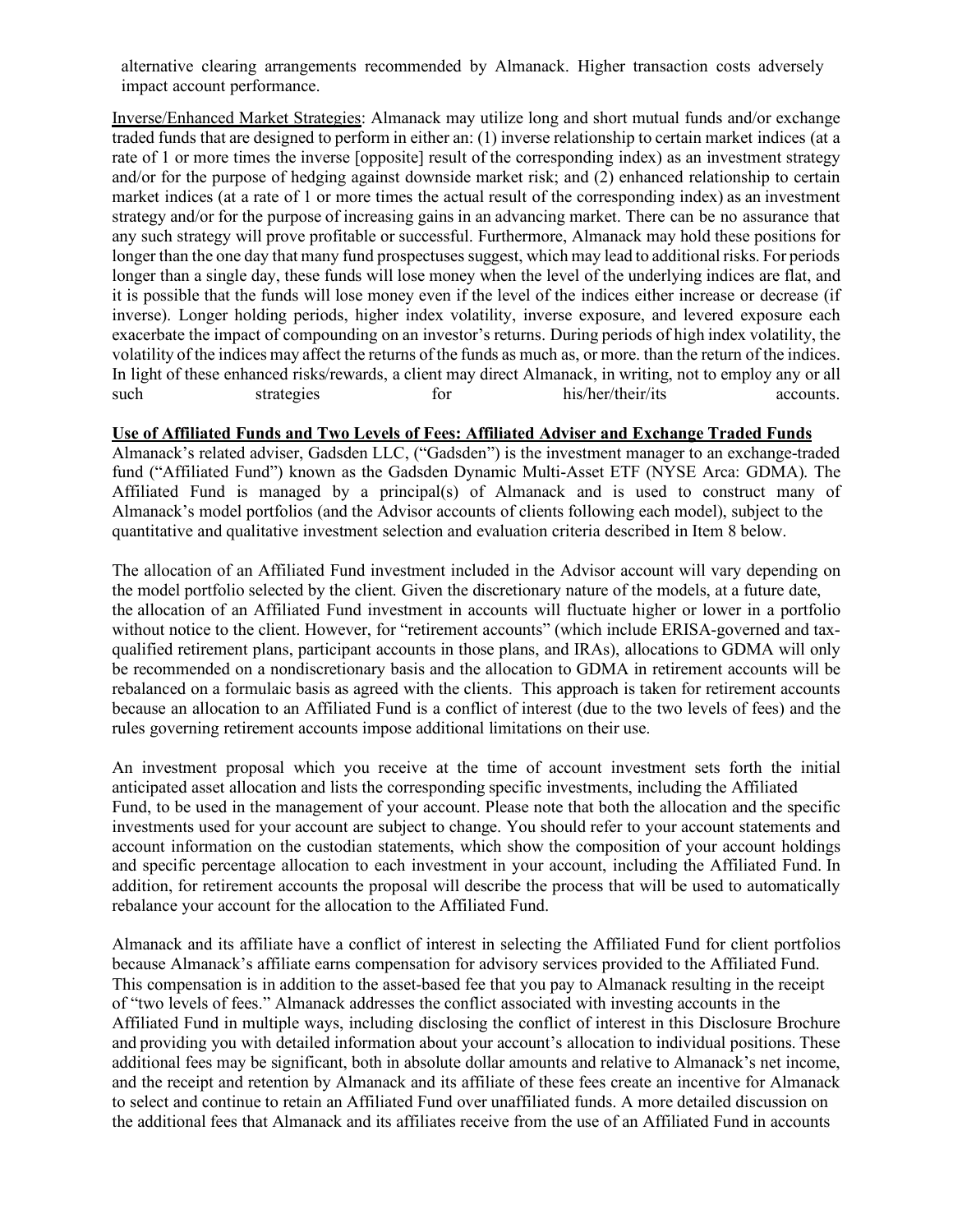and the ways we address this conflict of interest appear in this Item 4 and in Item 8 below. You should consider this additional Fund-related compensation when evaluating the amount and appropriateness of the fees we earn in connection with your account.

As described above under "Use of Affiliated Funds and Two Levels of Fees" in this Item 4, Almanack's affiliate receives compensation for advisory services it provides to an Affiliated Fund. Such fund-related compensation will be in addition to the account Fee and presents a conflict of interest. You should consider this additional fund-related compensation when evaluating the amount and appropriateness of the fees we earn in connection with your account.

Client Obligations: In performing its services, Almanack shall not be required to verify any information received from the client or from the client's other professionals and is expressly authorized to rely thereon. Moreover, each client is advised that it remains their responsibility to promptly notify Almanack if there is ever any change in their financial situation or investment objectives for the purpose of reviewing, evaluating or revising Almanack's previous recommendations and/or services.

Disclosure Statement: A copy of Almanack's written disclosure statement as set forth on Part 2 of Form ADV and Form CRS shall be provided to each client prior to, or contemporaneously with, the execution of the *Investment Management Agreement and/*or *Financial Planning and Consulting Agreement*.

**C.** Almanack shall provide investment advisory services specific to the needs of each client. Prior to providing investment advisory services, an investment adviser representative will ascertain each client's investment objective(s). Thereafter, Almanack shall allocate and/or recommend that the client allocate investment assets consistent with the designated investment objective(s). The client may, at any time, impose reasonable restrictions, in writing, on Almanack's services.

- **D.** Almanack does not participate in any wrap fee programs.
- **E.** As of December 31, 2021, Almanack had approximately \$1,845,199,024 in regulatory assets under management, of which \$ 1,654,738,021 was managed on a discretionary basis and \$190,461,004 on a non-discretionary basis

## **Item 5 - Fees and Compensation**

## **A. INVESTMENT ADVISORY SERVICES**

Our annual fees for Investment Advisory Services are based upon a percentage of assets under management and generally range from 0.25% to 2.0%. Please see each individual advisor for their specific fee schedule.

A minimum of \$100,000 of assets under management is typically required for this service. Minimum account size may be waived by Almanack at its discretion. Almanack does not have a minimum asset management fee.

Fee Differentials/Conflict of Interest: Almanack shall receive an investment advisory fee based upon a percentage (%) of the market value of the assets placed under management (between 0.25% and 2.00%). Fees vary depending upon the complexity of the client relationship. Services provided by Almanack to any particular client may be available from other advisers at a lower fee. All clients and prospective clients should be guided accordingly. Since n Almanack investment adviser representative receives a portion of the advisory fee charged to the client, a material conflict of interest exists because an increase in the management fee paid by the client will result directly in increased compensation received by Almanack's representative.

Limited Negotiability of Advisory Fees: Although Almanack has established the aforementioned fee ranges(s), Almanack retains the discretion to negotiate alternative fees on a client-by-client basis. Client facts, circumstances and needs are considered in determining the appropriate fee schedule. Factors include the complexity of the client, volume and type of assets to be placed under management, anticipated future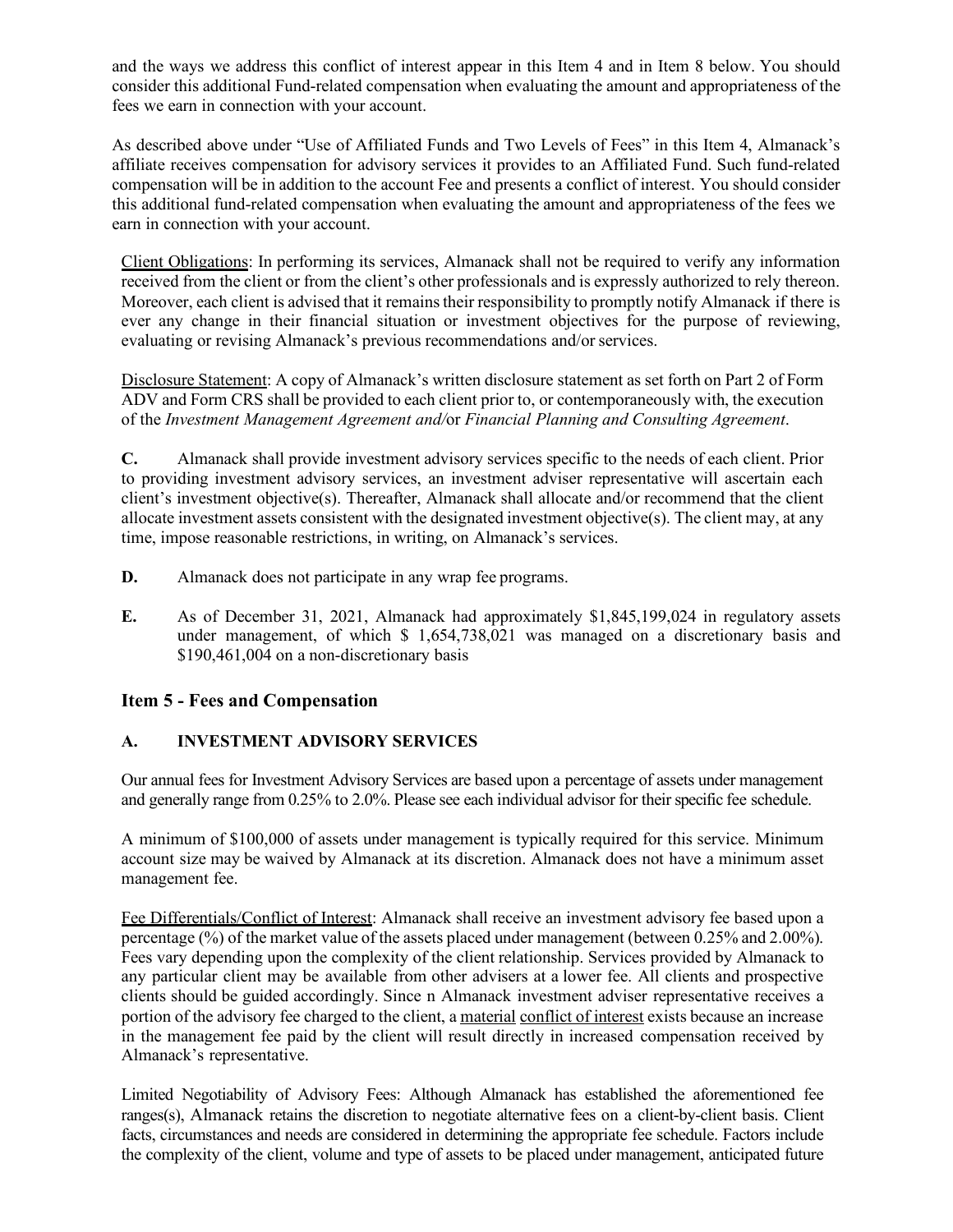additional assets; related accounts; portfolio style, account composition and reporting requirements, among other factors. Each client's specific annual fee schedule is outlined in the IMA between the adviser and the client. Waive fees

#### **CONSULTING**

Almanack provide investment consulting services for a fixed fee. These fees are negotiable, but generally range from \$20,000 to \$250,000 and can be one time, quarterly or annually, depending on the level and scope of the services provided and the resources engaged. Fees vary based on the services provided and are outlined pursuant to a Consulting Agreement executed by the client.

#### **FINANCIAL PLANNING**

To the extent specifically requested by a client, Almanack may provide financial planning and/or consulting services (including investment and non-investment related matters, including estate planning, insurance planning, etc.) on a stand-alone separate fee basis. Almanack's planning and consulting fees are outlined in a separate financial planning agreement between the client and Almanack's advisors directly. Financial planning fees are separate from, and in addition to, any investment management fees charged by Almanack.

#### **GENERAL**

Mutual Fund and ETF Fees: All fees paid to Almanack for investment advisory services are separate and distinct from the fees and expenses charged by mutual funds and/or ETFs to their shareholders. These fees and expenses are described in each fund's prospectus. These fees will generally include a management fee, other fund expenses, and a possible distribution fee. If the fund also imposes sales charges, a client may pay an initial or deferred sales charge. A client could invest in a mutual fund directly, without our services. In that case, the client would not receive the services provided by our firm which are designed, among other things, to assist the client in determining which mutual fund or funds are most appropriate to each client's financial condition and objectives. Accordingly, the client should review both the fees charged by the funds and our fees to fully understand the total amount of fees to be paid by the client and to thereby evaluate the value of the advisory services being provided.

In addition to our advisory fees, clients are also responsible for the fees and expenses charged by custodians and imposed by broker dealers, including, but not limited to, any transaction charges imposed by a broker dealer with which an independent investment manager effects transactions for the client's account(s). Please refer to the "Brokerage Practices" section (Item 12) of this Form ADV for additional information.

**B.** Clients generally elect to have Almanack's advisory fees deducted from their custodial account directly. Both Almanack's IMA and the custodial/clearing agreement authorize the custodian to debit the account for the amount of Almanack's investment advisory fee and to directly remit that management fee to Almanack in compliance with regulatory procedures. In the limited event that Almanack bills the client directly, payment is due promptly upon receipt of Almanack's invoice.

**C.** As discussed below, unless the client directs otherwise or an individual client's circumstances require, Almanack shall generally recommend that *Schwab*, *Fidelity* or *Ameritrade*  serve as the broker-dealer/custodian for client investment management assets. Broker-dealers such as *Schwab*, *Fidelity* or *Ameritrade* charge transaction fees for effecting certain securities transactions).

In addition to Almanack's investment management fee and transaction fees, clients will also incur, relative to all mutual fund and exchange traded fund purchases, charges imposed at the fund level (e.g. management fees and other fund expenses).

Tradeaway/Prime Broker Fees. Relative to its discretionary investment management services, when beneficial to the client, individual equity and/or fixed income transactions may be effected through broker-dealers other than the account custodian, in which event, the client generally will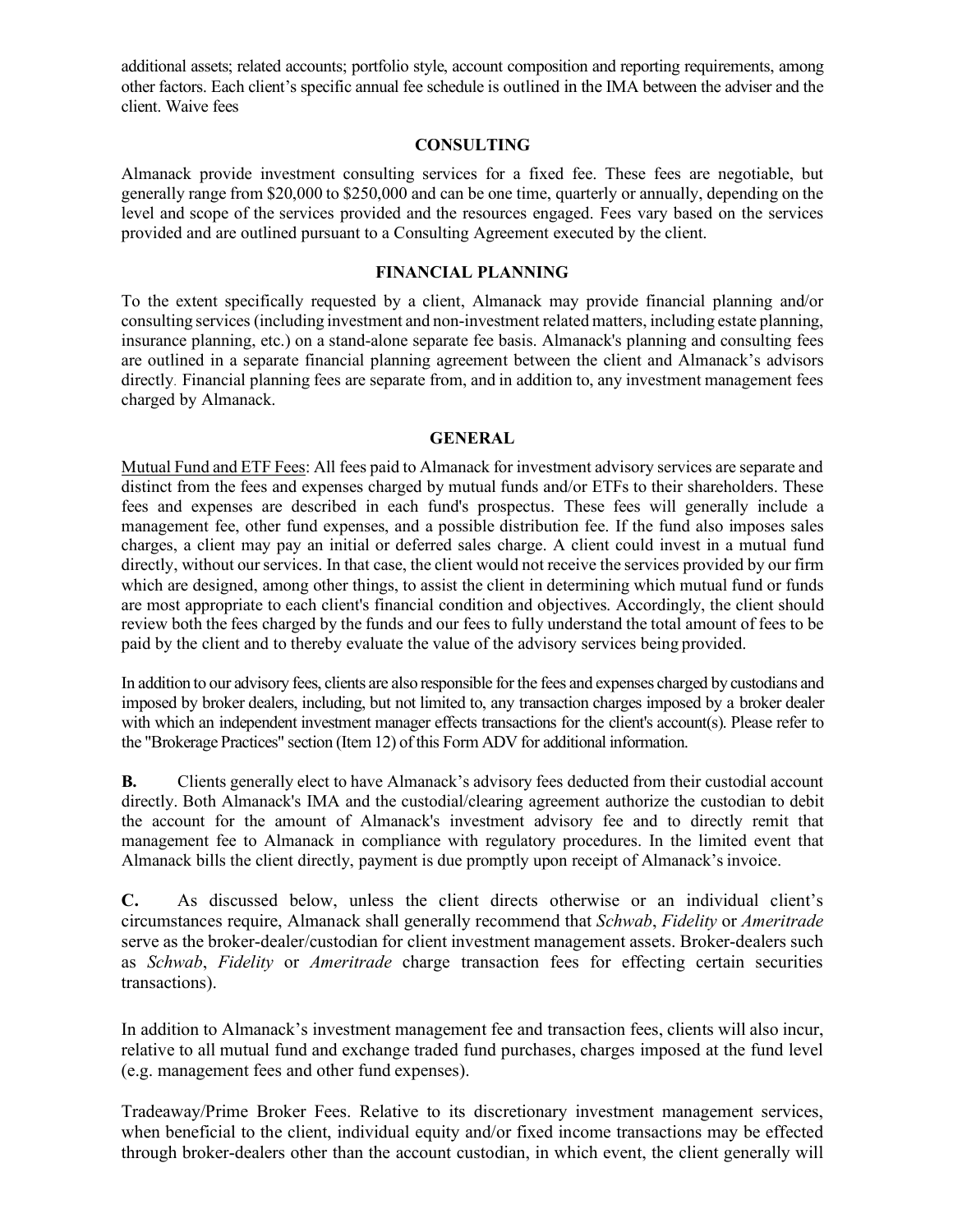incur either or both of two possible charges; (1) the fee (commission, mark-up/mark-down) charged by the executing broker-dealer, and (2) a separate trade-away and/or prime broker fee charged by the account custodian

Margin Accounts: Almanack may trade client accounts on margin if granted authorization. A margin account may incur margin interest which will be charged in addition to Almanack's advisory fee. Almanack's advisory fee will be based on total assets under management, inclusive of any margin balance held in a client's account. This creates a potential conflict of interest because the use of margin generally increases the total assets under management. Clients are under no obligation to authorize Almanack's use of margin.

**D.** Almanack's annual investment advisory fee is generally billed monthly in arrears based on the daily weighted average balance of the assets under management during the previous month. In certain instances, clients may be billed quarterly in advance, based upon the average daily balance of the previous quarter. When billing quarterly in advance, Almanack will make a prorated adjustment which will be added or subtracted from the following quarter's calculated fee to compensate for significant changes in the amount of client assets under management during the previous quarter. The billing method is specifically indicated in the client's IMA.

The IMA between Almanack and the client will continue in effect until terminated by either party bywritten notice in accordancewith the terms of the IMA. Upon termination, Almanack shall refund the pro-rated portion of the advanced advisory fee paid based upon the number of days remaining in the billing quarter.

## *Brokerage Practices.*

**Securities Commission Transactions.** In the event that the client desires, the client can engage certain of Almanack's representatives, in their individual capacities, as registered representatives of Third-Party FINRA member broker-dealers ("Third-Party BD"), to implement investment recommendations on a commission basis. In the event the client chooses to purchase investment products through a Third-Party BD, the Third-Party BD will charge brokerage commissionsto effect securities transactions, a portion of which commissions these firms shall pay to Almanack's representatives, as applicable. The brokerage commissions charged by the Third-Party BD may be higher or lower than those charged by other broker-dealers. In addition, representatives of a Third-Party BD, may also receive additional ongoing 12b-1 trailing commission compensation directly from the mutual fund company during the period that the client maintains the mutual fund investment.

1. **Conflict of Interest**: The recommendation that a client purchase a commission product from through a Third-Party BD presents a conflict of interest, as the receipt of commissions may provide an incentive for dually registered employees to recommend investment products based on commissions to be received, rather than on a particular client's need. No client is under any obligation to purchase any commission products from Almanack's representatives through a Third-Party BD.

2. Clients may purchase investment products recommended by Almanack through other, non-affiliated broker dealers or agents.

3. When Almanack's representatives sell an investment product on a commission basis, Almanack does not charge an advisory fee in addition to the commissions paid by the client for such product. When providing services on an advisory fee basis, Almanack's representatives do not also receive commission compensation for such advisory services. However, a client may engage Almanack to provide investment management services on an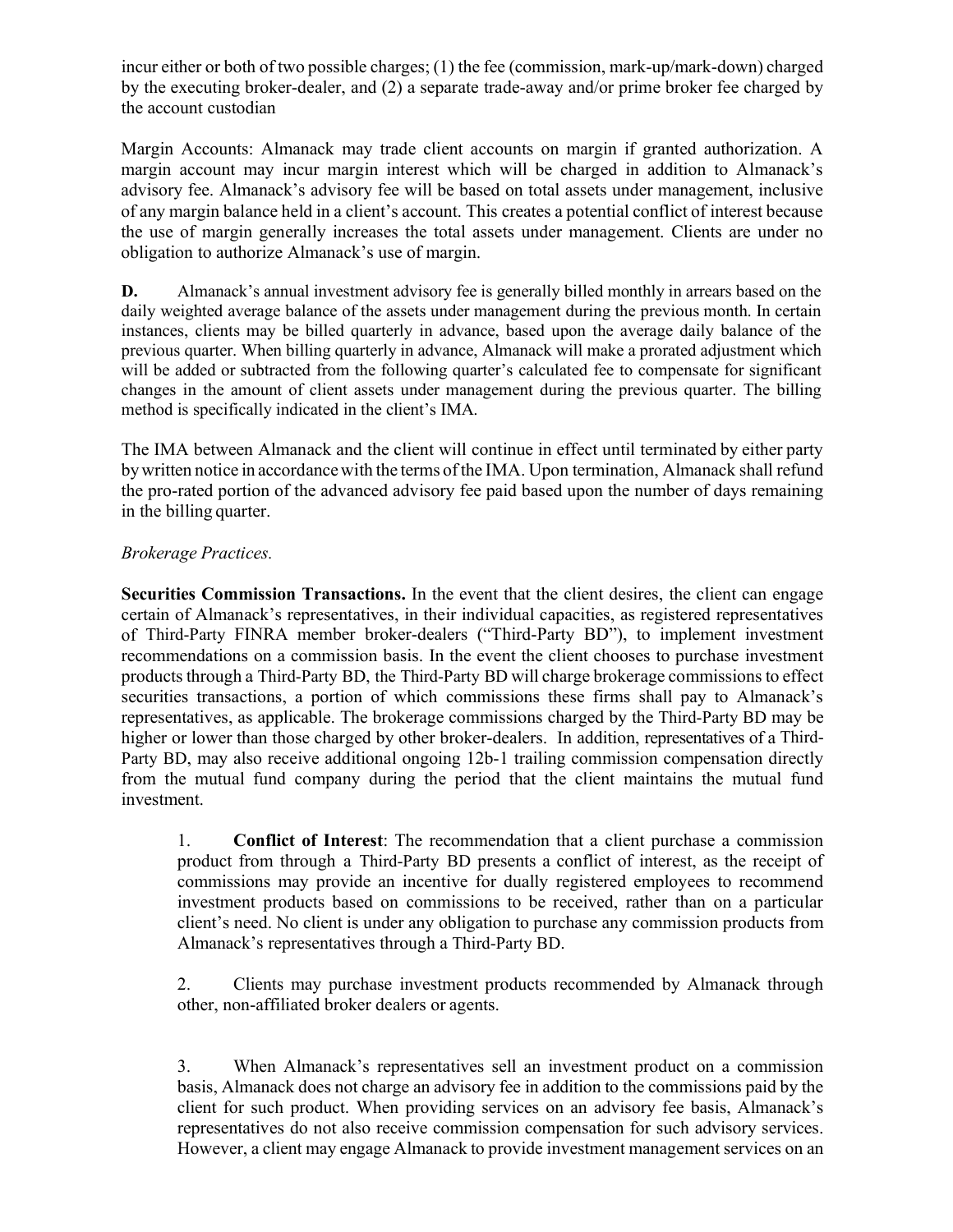advisory fee basis and separate from such advisory services purchase an investment product from Almanack's representatives on a separate commission basis.

## <span id="page-14-0"></span>**Item 6 - Performance-Based Fees and Side-By-Side Management**

Neither Almanack nor any supervised person of Almanack accept performance-based fees.

## <span id="page-14-1"></span>**Item 7 - Types of Clients**

Clients shall generally include individuals, trusts, family offices, registered investment companies and business entities related to those clients. Almanack generally requires a minimum investment asset level of \$100,000 for investment advisory services. Almanack, in its sole discretion, may reduce or waive its minimum asset requirement based upon certain criteria (i.e. anticipated future earning capacity, anticipated future additional assets, dollar amount of assets to be managed, related accounts, account composition, negotiations with client, etc.).

## <span id="page-14-2"></span>**Item 8 - Methods of Analysis, Investment Strategies and Risk of Loss**

**A.** The Advisor employs a combination of methods to analyze potential investments strategies and risk of loss. These include both quantitative and qualitative research techniques. Examples of quantitative techniques include, but are not limited to, risk factor analysis, historical simulation and risk contribution analysis. The Advisor also employsfundamental analysistechniques based on primary, academic and thirdparty research spanning global macroeconomic and security specificanalysis.

Investment Risk. Different types of investments involve varying degrees of risk, and it should not be assumed that future performance of any specific investment or investment strategy (including the investments and/or investment strategies recommended or undertaken by Almanack) will be profitable or equal any specific performance level(s). Investing in securities involves risk of lossthat clients should be prepared to bear.

**B.** Almanack's method of analysis does not present any significant or unusual risks.

However, every method of analysis has its own inherent risks. To perform an accurate market analysis Almanack must have access to current/new market information. Almanack has no control over the dissemination rate of market information; therefore, unbeknownst to Almanack, certain analyses may be compiled with outdated market information, severely limiting the value of its analysis. Furthermore, an accurate market analysis can only produce a forecast of the direction of market values. There can be no assurances that a forecasted change in market value will materialize into actionable and/or profitable investment opportunities.

Almanack's primary investment strategies – Long-

Term Purchases and Short-Term Purchases - are fundamental investment strategies. However, every investment strategy has its own inherent risks and limitations. For example, longer term investment strategies require a longer investment time period to allow for the strategy to potentially develop. Shorter term investment strategies require a shorter investment time period to potentially develop but, as a result of more frequent trading, may incur higher transactional costs when compared to a longerterm investment strategy.

## **POTENTIAL RISKS OF INVESTING WITH FUNDS, EQUITIES, BONDS, AND OPTIONS**

## **Leveraged ETFs Risk**

An investment in Leveraged ETFs involves significant risk. Leveraged ETFs attempt to deliver a multiple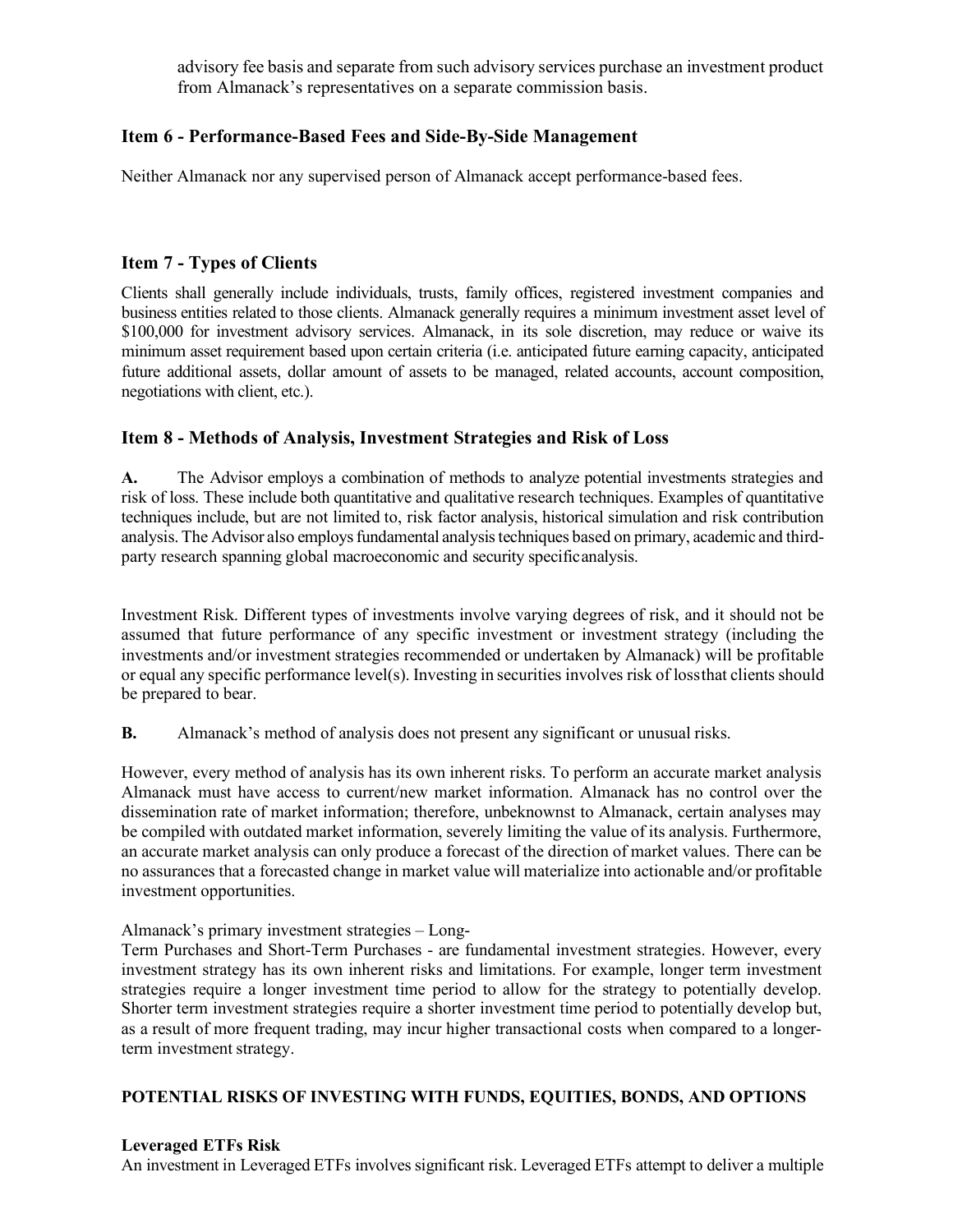on their stated index. This is typically done through the use of strategies employing swap agreements and futures contract by the ETF. These ETFs can have multiples up to 3x which means they are attempting to increase return by three times. It also meansthat, should the value of the portfolio decrease, the Leveraged ETF will have a more significant loss than had it not been leveraged. If held for more than a single day, these ETFs have greater risks than the use of leverage in investing, due to the compounding of daily leveraged returnsfor each trading day during the relevant trading period. Furthermore, Almanack may hold these ETFs for longer than the one day that many fund prospectuses suggest, leading to additional risks. As a consequence, especially in periods of market volatility, the volatility of the underlying index may affect an ETF's return as much as, or more than, the return of the underlying index. During periods of high volatility, these ETFs may not perform as expected and the ETFs may have losses when an investor may have expected gains if the ETFs are held for a period that is different than one trading day. In addition, the Advisor may invest in Inverse Leveraged ETFs, which combine the risks mentioned with both the Inverse ETFs and Leveraged ETFs. Therefore, while there can be a benefit in using Leveraged ETFs, these products present additional risk versus non-leveraged ETFs and will exacerbate any investment losses.

#### **Redemption Fee Risk**

A mutual fund redemption fee, also referred to as a ''redemption fee," ''market timing fee," or "short-term trading fee," is a charge by a mutual fund company to discourage investors from making a short-term purchases and sales of mutual fund shares. Clients may incur redemption fees in the event that a model update is implemented, as Almanack and the Overlay Manager generally would not consider individual Client holding periods for existing Client portfolios. Redemption fees vary by mutual fund and are described in each mutual fund's prospectus. Imposition of redemption fees can have a material impact on the performance of Program accounts.

#### **Stock Market Risk**

Mutual funds that invest in equity securities are subject to stock market risk. Stock market risk is the possibility that stock prices overall will decline over short or extended periods. Markets tend to move in cycles, with periods of rising prices and periods of falling prices. Investing in small or medium-sized companies involves greater risk than is customarily associated with more established companies. Stocks of such companies may be subject to more volatility in price than larger company securities.

#### **Foreign Securities Risk**

Foreign securities are subject to the same market risks as U.S. securities, such as general economic conditions and company and industry prospects. However, foreign securities involve the additional risk of loss due to political, economic, legal, regulatory, and operational uncertainties; differing accounting and financial reporting standards; limited availability of information; currency conversion; and pricing factors affecting investment in the securities of foreign businesses or governments.

#### **Interest Rate Risk**

Bonds also experience market risk as a result of changes in interest rates. The general rule is that if interest rates rise, bond prices will fall and so will the mutual fund's share price. The reverse is also true: if interest rates fall, bond prices will generally rise.

A bond with a longer maturity (or a bond fund with a longer average maturity) will typically fluctuate more in price than a shorter-term bond. Because of their very short-term nature, money market instruments carry less interest rate risk.

## **Credit Risk**

Bonds and bond mutual funds are also exposed to credit risk, which is the possibility that the issuer of a bond will default on its obligation to pay interest and/or principal. U.S. Treasury securities, which are backed by the full faith and credit of the U.S. Government, have limited credit risk, while securities issued or guaranteed by U.S. Government agencies or government-sponsored enterprises that are not backed by the full faith and credit of the U.S. Government may be subject to varying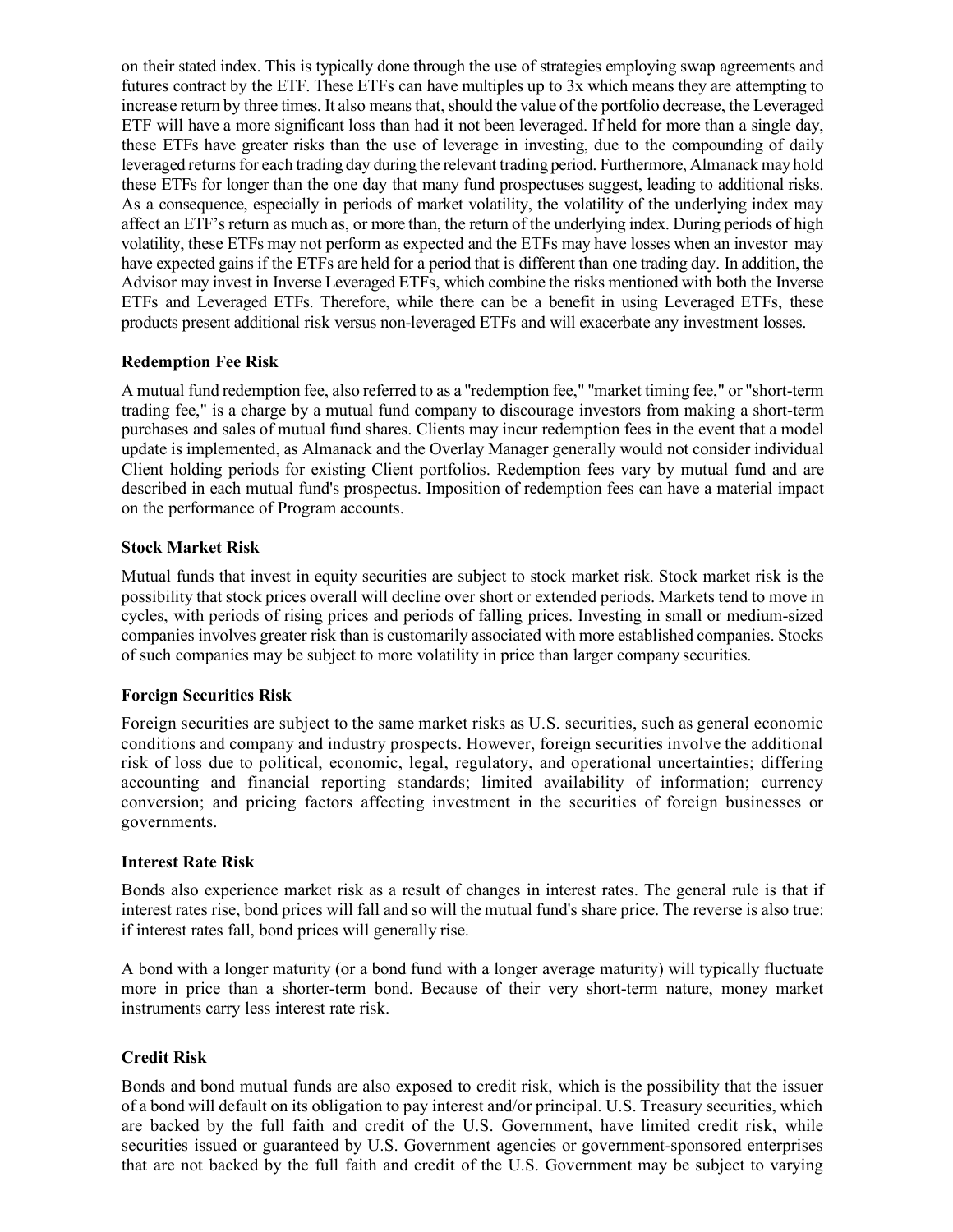degrees of credit risk. Corporate bonds rated BBB or above by Standard & Poor's are generally considered to carry moderate credit risk. Corporate bonds rated lower than BBB are considered to have significant credit risk. Of course, bonds with lower credit ratings generally pay a higher level of income to investors.

## **Liquidity Risk**

Liquidity risk exists when a particular security is difficult to trade. A mutual fund's investment in illiquid securities may reduce the returns of the mutual fund because the mutual fund may not be able to sell the assets at the time desired for an acceptable price or might not be able to sell the assets at all.

## **Call Risk**

Many fixed income securities have a provision allowing the issuer to repay the debt early, otherwise known as a "call feature." Issuers often exercise this right when interest rates are low. Accordingly, holders of such callable securities may not benefit fully from the increase in value that other fixed income securities experience when rates decline. Furthermore, after a callable security is repaid early, a mutual fund would reinvest the proceeds of the payoff at current interest rates, which would likely be lower than those paid on the security that was called.

## **Objective/Style Risk**

All of the mutual funds are subject, in varying degrees, to objective/style risk, which is the possibility that returns from a specific type of security in which a mutual fund invests will trail the returns of the overall market.

## **U.S. Government Agency Securities Risk**

Securitiesissued by U.S. Government agencies or government-sponsored entities may not be guaranteed by the U.S. Treasury. If a government sponsored entity is unable to meet its obligations, the securities of the entity will be adversely impacted.

#### **Options Strategies**

The use of options transactions as an investment strategy involves a high level of inherent risk. Option transactions establish a contract between two parties concerning the buying or selling of an asset at a predetermined price during a specific period of time. During the term of the option contract, the buyer of the option gainsthe right to demand fulfillment by the seller. Fulfillment may take the form of eitherselling or purchasing a security depending upon the nature of the option contract. Generally, the purchase or the recommendation to purchase an option contract by Almanack shall be with the intent of offsetting/"hedging" a potential market risk in a client's portfolio.: Although the intent of the optionsrelated transactions that may be implemented by Almanack is to hedge against principal risk, certain of the options-related strategies (i.e. straddles, short positions, etc.), may, in and of themselves, produce principal volatility and/or risk. Thus, a client must be willing to accept these enhanced volatility and principal risks associated with such strategies. In light of these enhanced risks, client may direct Almanack, in writing, not to employ any or all such strategies for his/her/their/its accounts.

*Investing Styles and Affiliated Funds***:** As described in Item 4 above, if you allocate to an Almanack investment model your account may be invested in Affiliated Funds. The amount allocated in Affiliated Funds within select Almanack model portfolios generally ranges between 0% and 20%. Where your particular account falls within the range depends on your risk level and investment timeframe. These ranges are provided for informational purposes only and may be modified from time to time without notice to you at Almanack's discretion. The actual amount of your account assets invested in Affiliated Funds will be higher or lower than that of your model for reasons including, without limitation, client directed activity (such as deposits or withdrawals) and operational considerations. You should refer to your account statements and account information on your custodial statements, which show the composition of your account holdings and specific percentage allocation to each investment in your account, including Affiliated Funds.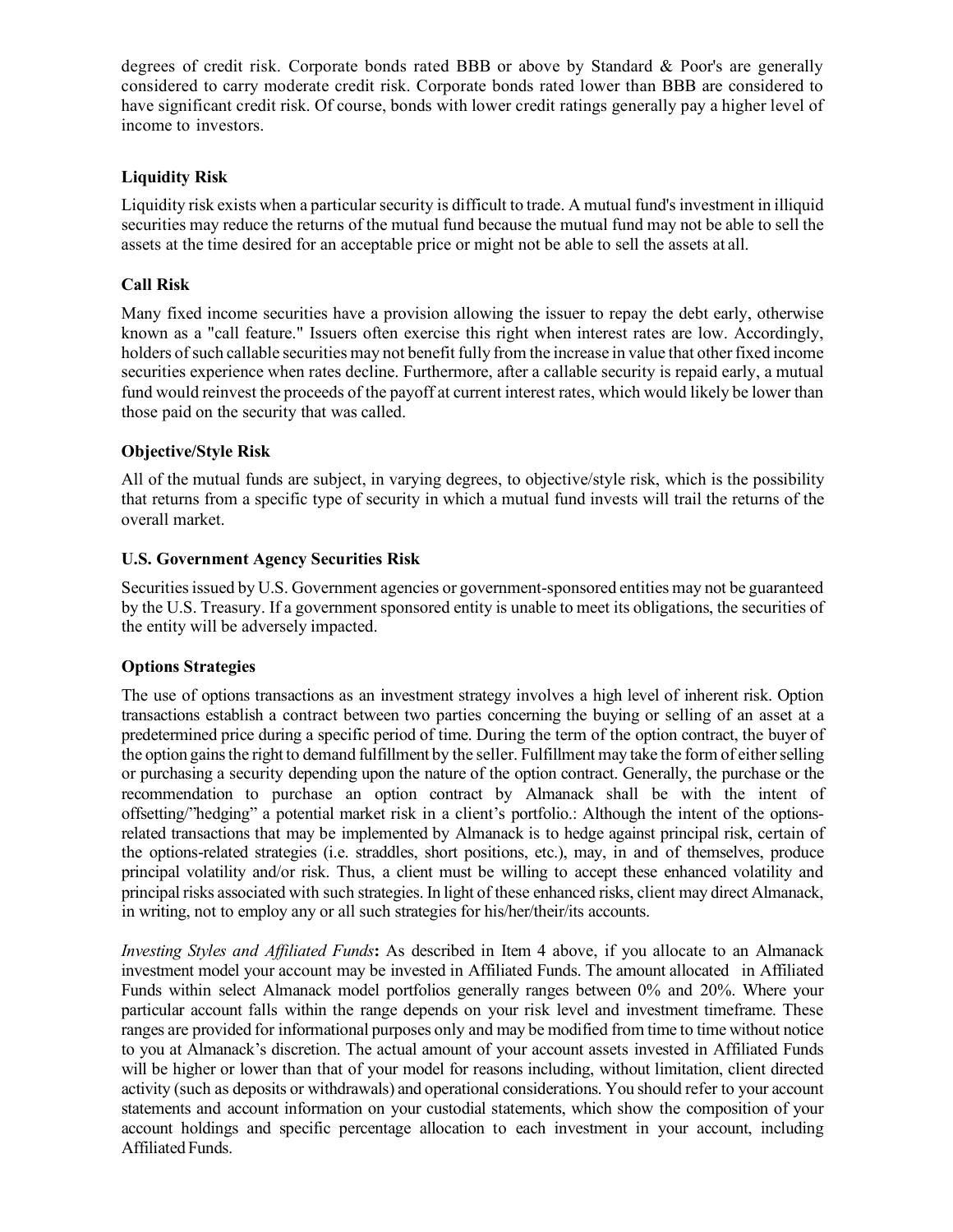Almanack performs the same quantitative and qualitative methods of analysis listed previously when determining if affiliated funds should be included within a respective Almanack investment model. Affiliated funds are generally included within certain models because they provide the advisor with access to a larger investment universe, the ability to quickly and efficiently adjust internal model risk, reduce overall underlying model expenses by reducing layers of fund fees improving tax efficiency because of the tax-advantages associated with ETFs in general.

**C.** Currently, Almanack primarily allocates client investment assets among various mutual funds (including closed end funds) and exchange traded funds("ETFs") (including inverse ETFs and/or mutual funds that are designed to perform in an inverse relationship to certain market indices), individual equities (stocks), and debt instruments (bonds) on a discretionary or non-discretionary basis in accordance with the client's designated investment objective(s). The Advisor allocates investment management assets of its client accounts on a discretionary and non-discretionary basis, using its proprietary asset allocation program. Advisor's asset allocation strategy has been designed to comply with the requirements of Rule 3a-4 of the Investment Company Act of 1940. Rule 3a-4 provides similarly managed investment programs, such as Advisor's asset allocation program, with a non-exclusive safe harbor from the definition of an investment company.

In accordance with Rule 3a-4, the following disclosure is applicable to Almanack's management of client assets:

1. Initial Interview – at the opening of the account, Almanack through its designated representatives, shall obtain from the client information sufficient to determine the client's financial situation and investment objectives;

2. Individual Treatment - the account is managed on the basis of the client's financial situation and investment objectives;

3. Quarterly Notice – at least quarterly Almanack shall notify the client to advise Almanack whether the client's financial situation or investment objectives have changed, or if the client wants to impose and/or modify any reasonable restrictions on the management of the account; 4. Annual Contact – at least annually, Almanack shall contact the client to determine whether the client's financial situation or investment objectives have changed, or if the client wants to impose and/or modify any reasonable restrictions on the management of the account;

5. Consultation Available – Almanack shall be reasonably available to consult with the client relative to the status of the account;

6. Quarterly Report – the client shall be provided with a quarterly report for the account for the preceding period;

7. Ability to Impose Restrictions – the client shall have the ability to impose reasonable restrictions on the management of the account, including the ability to instruct Almanack not to purchase certain securities;

8. No Pooling – the client's beneficial interest in a security does not represent an undivided interest in all the securities held by the custodian, but rather represents a direct and beneficial interest in the securities which comprise the account;

9. Separate Account - a separate account is maintained for the client with theCustodian;

10. Ownership – each client retains indicia of ownership of the account (e.g. right to withdraw securities or cash, exercise or delegate proxy voting, and receive transaction confirmations).

Almanack believes that its investment management fee is reasonable in relation to: (1) the advisory services provided under its client agreement; and (2) the fees charged by other investment advisers offering similar services/programs. However, Almanack's annual investment management fee may be higher than that charged by other investment advisers offering similar services/programs. In addition to Almanack's annual investment management fee, the client will also incur charges imposed directly at the mutual and exchange traded fund level, if applicable (e.g., management fees and other fund expenses).

Please Note: Almanack's investment program may involve above- average portfolio turnover which could negatively impact upon the net after-tax gain experienced by an individual client in a taxable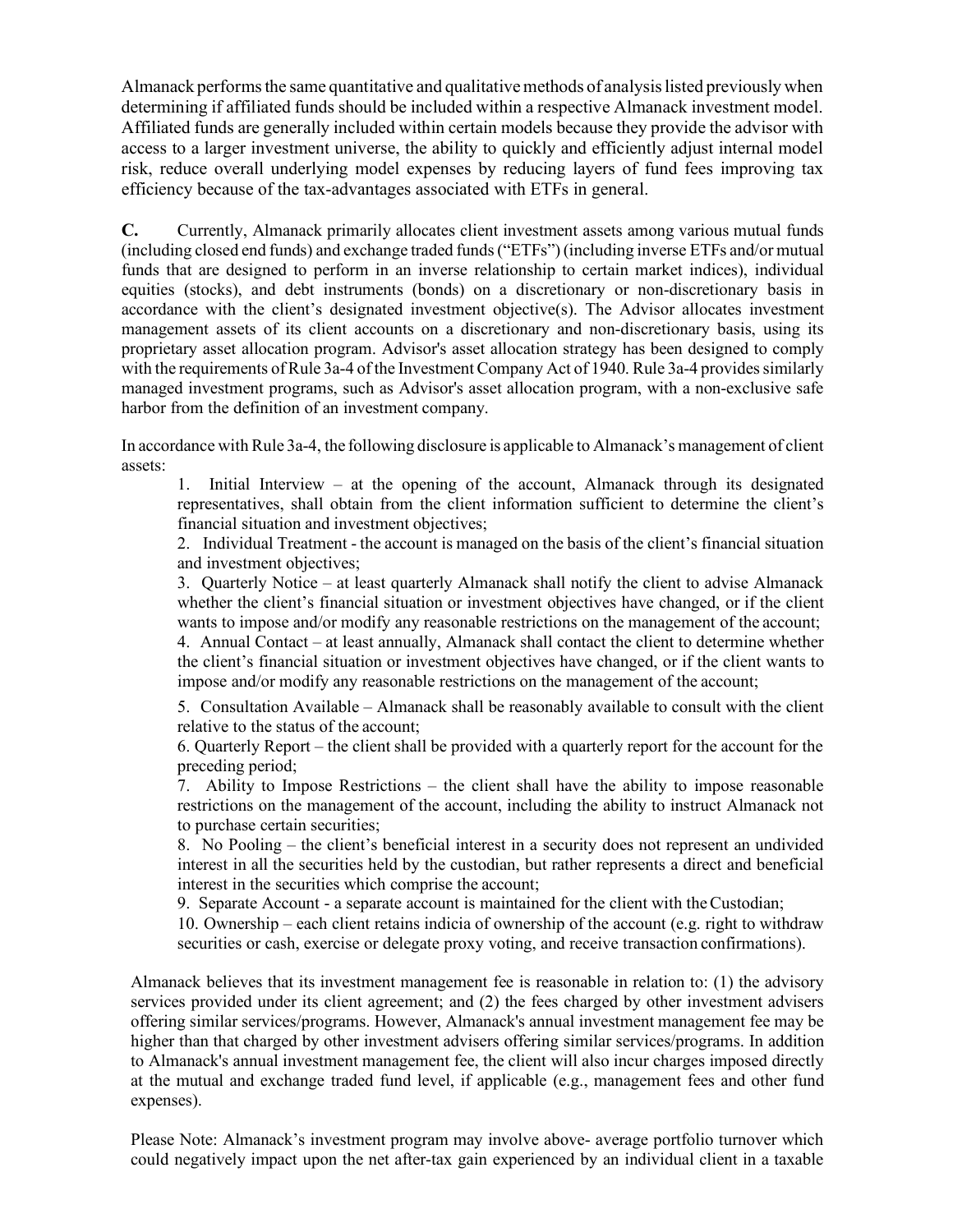account.

# <span id="page-18-0"></span>**Item 9 - Disciplinary Information**

The Advisor and its Principals have not been involved in legal or disciplinary events related to past or present investment clients. Almanack has no other information responsive to this section,

# <span id="page-18-1"></span>**Item 10 - Other Financial Industry Activities and Affiliations**

## **A. REGISTERED REPRESENTATIVES OF A BROKER DEALER**

As disclosed above, certain of Almanack's representatives are, in a separate and independent capacity, registered representatives of Third Party BD each a FINRA member broker–dealer. Therefore, clients can choose to engage Almanack's representatives, in their individual capacities as representatives of a Third Party BD, to effect securities brokerage transactions on a commission basis pursuant to a separate Third Party BD agreement.

Conflict of Interest: The recommendation that a client purchase a commission product from an affiliated registered representative presents a conflict of interest, as the receipt of commissions may provide an incentive to recommend investment products based on commissions to be received, rather than on a particular client's need. No client is under any obligation to purchase any commission products from Almanack's representatives. Clients are reminded that they may purchase securities products recommended by Almanack through other, non–affiliated registered representatives.

**B.** Neither Almanack, nor its representatives, are registered or have an application pending to register, as a futures commission merchant, commodity pool operator, a commodity trading advisor, or a representative of the foregoing.

**C. Broker Dealer.** As disclosed above in Item 5.E, certain of Almanack's representatives are registered representatives of FINRA member broker-dealers. Clients can choose to engage Almanack's representatives, in their individual capacities, to effect securities brokerage transactions on a commission basis.

## **LICENSED INSURANCE AGENTS**

Certain Associated Persons of Almanack, in their individual capacities, are licensed insurance agents, and may recommend the purchase of certain insurance-related products on a commission basis. As referenced in Item 4 B above, clients can engage certain of Almanack's representatives to effect insurance transactions on a commission basis.

Conflict of Interest: The recommendation by certain representatives of Almanack, that a client purchase a securities or insurance commission product presents a material conflict of interest, as the receipt of commissions may provide an incentive to recommend investment products based on commissions received, rather than on a particular client's need. No client is under any obligation to purchase any commission products from any representatives of Almanack. Clients are reminded that they may purchase securities and insurance products recommended by Almanack through other, non-affiliated licensed insurance agents or registered representatives.

## **AFFILIATED PRIVATE FUND**

The Advisor serves as an investment advisor to an affiliated private fund, AAFLP. Almanack receives an advisory fee for its services The Fund operates under what is known as the Section 3(c)(l) exemption which requires that all of the eligible investors be "accredited investors" as such term is defined in Section 2(a)(51) of the Investment Company 24 Act of 1940, as amended. The terms and conditions for participation in the Private Fund, including management and incentive fees, conflicts of interest, and risk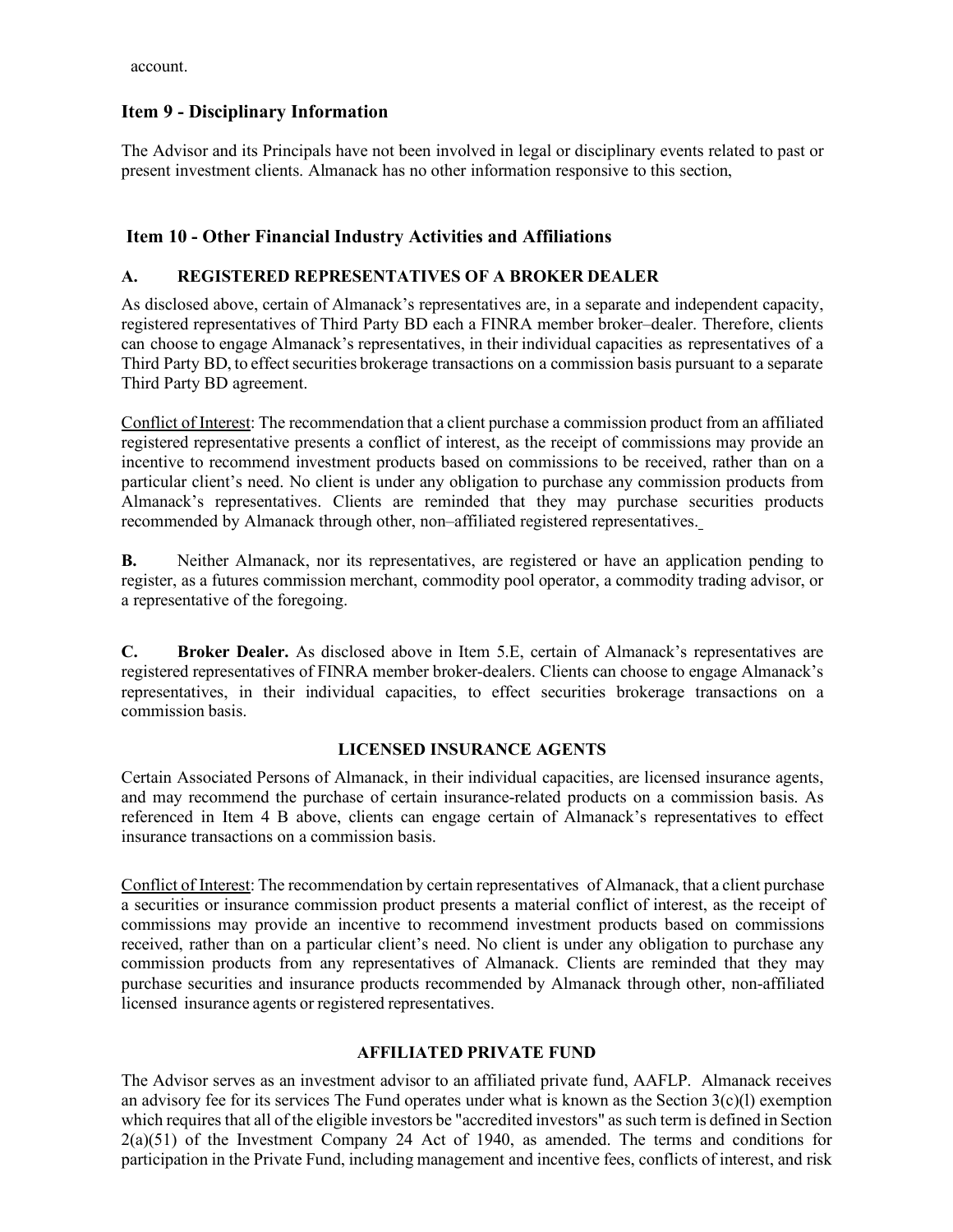factors, are set forth in the fund's offering and constituent documents. Almanack's clients are under no obligation to consider or make an investment in the Private Fund. In addition, Almanack Investment Partners, LLC serves as the general partner to AAFLP. As the general partner, Almanack is entitled to certain incentive fees as outlined in AAFLP's offering memorandum.

Clients are charged an investment advisory fee on the fund. As the investment adviser to the Fund, Almanack shall receive an annual investment advisory fee up to 0.75% of the net asset value. Almanack does charge individual clients a direct investment advisory fee on assets allocated to its affiliated Fund. The recommendation that a client become an investor in the Private Fund could present a potential conflict of interest. No client is under any obligation to become an investor in any fund sponsored by Almanack or any of its affiliates.

#### **OTHER PRIVATE FUND**

Certain employees of Adviser may sponsor or otherwise receive financial benefits from unaffiliated private fund(s) in which the Adviser's clients can invest. This presents a conflict of interest in that a financial advisor of the Adviser may receive compensation beyond the Adviser's customary management fee. Such investments are limited to Qualified Investors and Clients are advised of this potential conflict prior to investing and Clients are under no obligation to follow any particular investment recommendation.

Certain employees of Almanack may be affiliated with other investment advisers and/or other private funds.

#### **OTHER INVESTMENT ADVISER FIRM**

The Advisor is affiliated and under common control with Gadsden, which is an SEC registered investment adviser (SEC# 801-112246/CRD#291195). Certain supervised persons of the Advisor are associated persons of Gadsden. No client is under any obligation to engage the services of Gadsden. As noted above, Gadsden is the investment manager to an exchange-traded fund known as the Gadsden Dynamic Multi-Asset ETF (NYSEArca: GDMA). The ETF is managed by principals of Almanack. Additional details regarding the ETF are available in the Fund's prospectus.

Almanack's Clients are charged an investment advisory fee on affiliated ETF positions maintained in Almanack client accounts. This is in addition to the fees paid by the affiliated ETF to Gadsden as the ETF manager. The recommendation that a client become an investor in the affiliated ETF presents a potential conflict of interest. No client is under any obligation to become an investor in an ETF managed by Almanack's affiliate.

#### **BRANCH OFFICES**

Our firm offers services through our network of investment advisor representatives ("Advisor Representatives" or "IARs"). IARs may have their own legal business entities whose trade names and logos are used for marketing purposes and may appear on marketing materials or client statements. The Clientshould understand that the businesses are legal entities of the IAR and not of Almanack. The IARs are under the supervision of Almanack, and the advisory services of the IARs are provided through Almanack.

Almanack has the arrangement described above with the following Advisor Representatives: Almanack Family Office; Tritium Capital, Front Street Financial, LLC; Peters Wealth Advisors, LLC; Niche Financial Services, Inc; Junto Wealth, LLC; Michael Malone Investment Advisory; White Knight Capital; and Aspect Partners and Verity Wealth Advisors.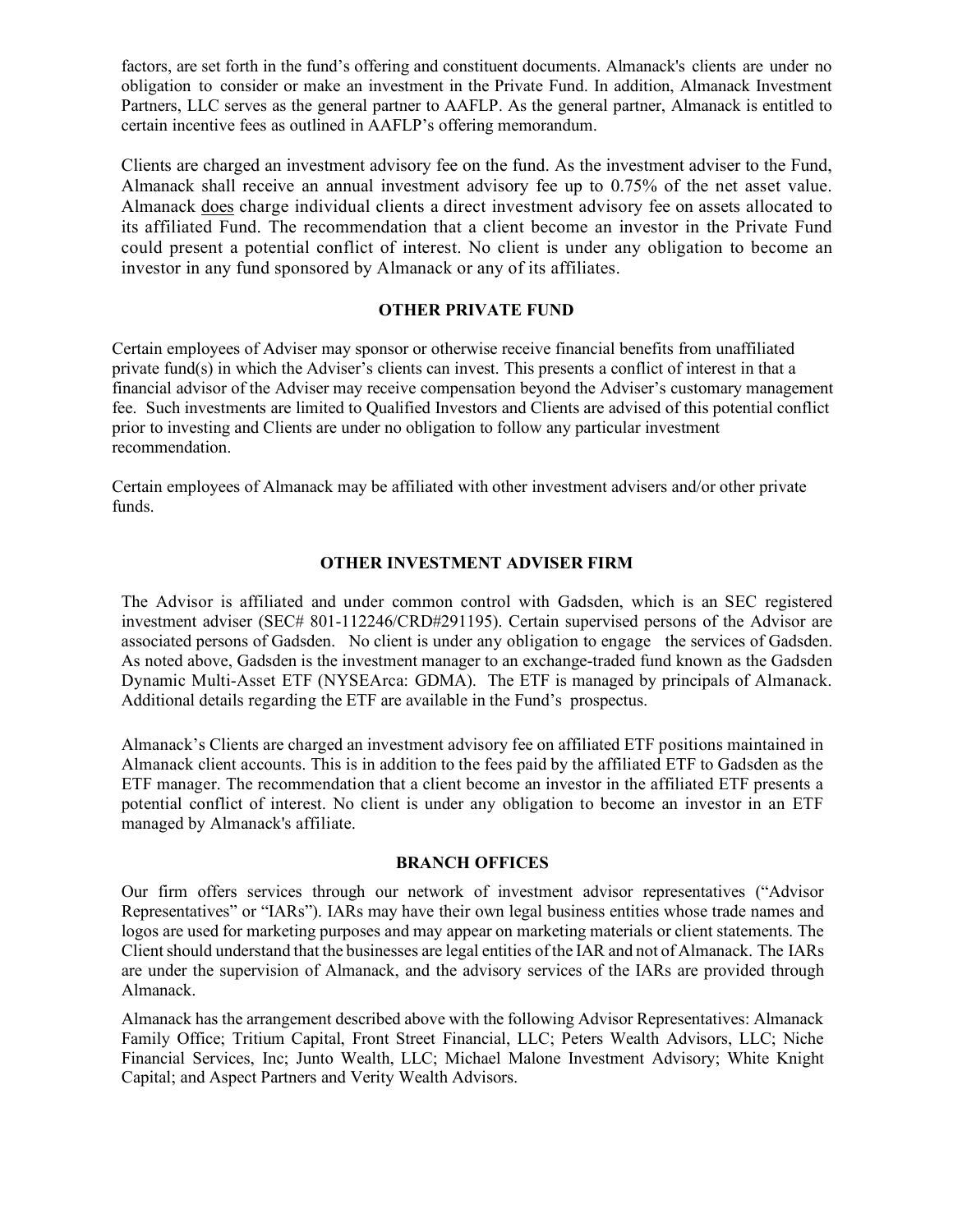# <span id="page-20-0"></span>**Item 11 - Code of Ethics, Participation or Interest in Client Transactions and Personal Trading**

**A.** Almanack maintains an investment policy relative to personal securities transactions. This investment policy is part of Almanack's overall Code of Ethics, which serves to establish a standard of business conduct for all of Almanack's Representatives that is based upon fundamental principles of openness, integrity, honesty and trust, a copy of which is available upon request.

In accordance with Section 204A of the Investment Advisers Act of 1940, Almanack also maintains and enforces written policies reasonably designed to prevent the misuse of material non-public information by Almanack or any person associated with Almanack.

**B.** Neither Almanack nor any related person of Almanack recommends, buys, or sells for client accounts, securities in which Almanack or any related person of Almanack has a material financial interest other than those disclosed herein.

**C.** Almanack and/or representatives of Almanack may buy or sell securities that are also recommended to clients. This practice may create a situation where Almanack and/or representatives of Almanack are in a position to materially benefit from the sale or purchase of those securities. Therefore, this situation creates a conflict of interest. Practices such as "scalping" (i.e., a practice whereby the owner of shares of a security recommends that security for investment and then immediately sells it at a profit upon the rise in the market price which follows the recommendation) could take place if Almanack did not have adequate policies in place to detect such activities. In addition, this requirement can help detect insider trading, "front-running" (i.e., personal trades executed prior to those of Almanack's clients) and other potentially abusive practices.

Almanack has a personal securities transaction policy in place to monitor the personal securities transactions and securities holdings of each of Almanack's "Access Persons." Almanack's securities transaction policy requires that Access Person of Almanack must report through the automated compliance system their current securities holdings within ten (10) days after becoming an Access Person. Thereafter, the Access Person shall report through the automated compliance system each quarter detailing the Access Person's personal account transactions. Each Access Person must their current securities holdings at least once each twelve (12) month period.

**D.** Almanack and/or representatives of Almanack may buy or sell securities, at or around the same time as those securities are recommended to clients. This practice creates a situation where Almanack and/or representatives of Almanack are in a position to materially benefit from the sale or purchase of those securities. Therefore, this situation creates a conflict of interest. As indicated above in Item 11C, Almanack has a personal securities transaction policy in place to monitor the personal securities transaction and securities holdings of each of Almanack's Access Persons.

As disclosed above, Almanack has a financial interest in an affiliated private fund. Almanack, on a nondiscretionary basis, manages certain client accounts which are invested in the affiliated private fund. The terms and conditions for participation in the affiliated private fund, including management fees, conflicts of interest, and risk factors, are set forth in the fund's offering documents. As noted above, Almanack will charge an investment management fee on Fund positionsin client portfolios. Almanack's clients are under absolutely no obligation to consider or make an investment in a private investment fund(s), or to maintain such an investment. Almanack's Chief Compliance Officer remains available to address any questions that a client or prospective client may have regarding the above arrangement and any corresponding perceived conflict of interest that such arrangement may create.

As disclosed above, Almanack's related adviser, Gadsden is the investment manager to an ETF. Almanack, on both a discretionary and a non-discretionary basis, manages certain client accounts which are invested in the affiliated ETF. The terms and conditions for participation in the affiliated ETF, including management fees, conflicts of interest, and risk factors, are set forth in the fund's prospectus. As noted above, Almanack will charge an investment management fee on affiliated ETF positions in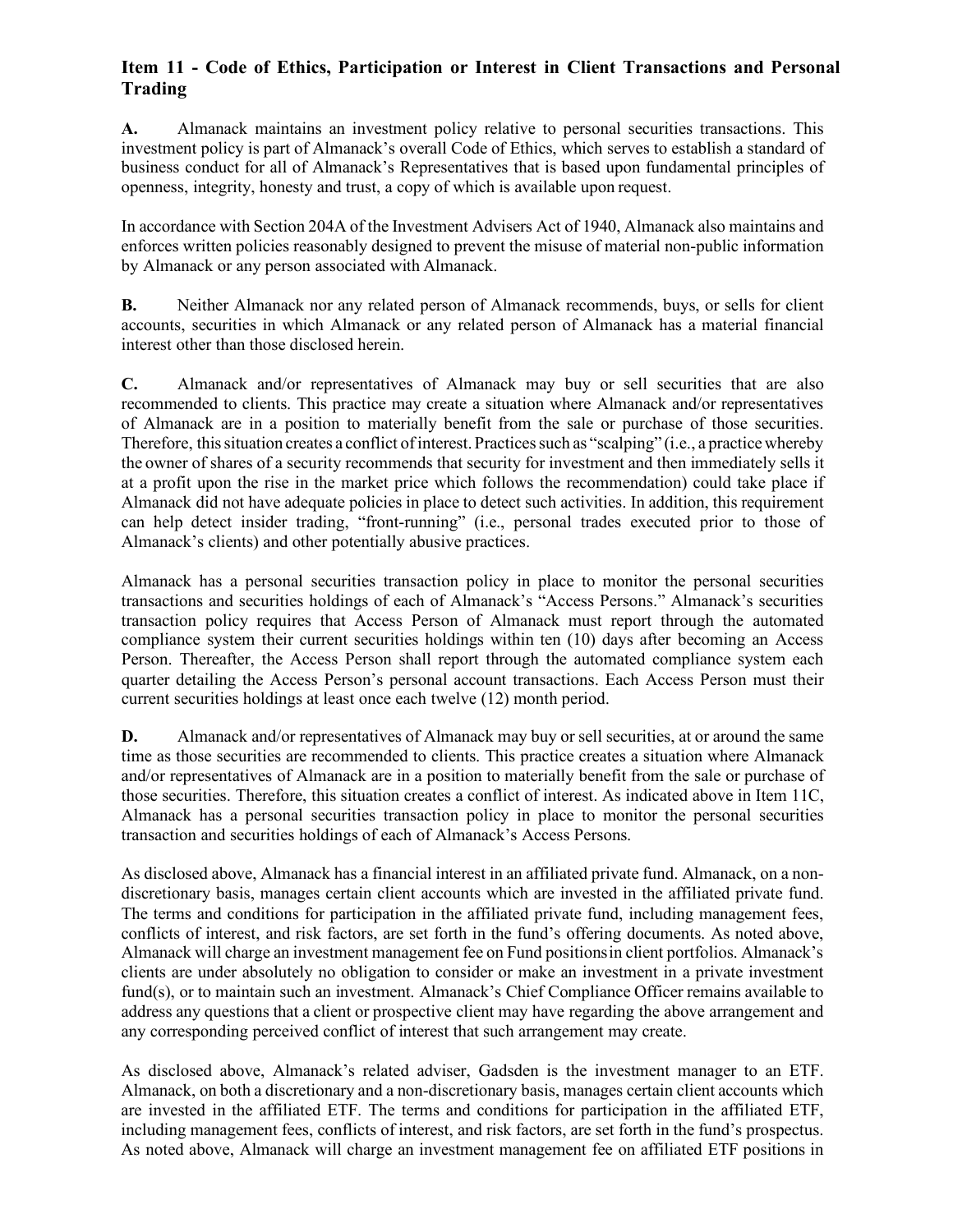client portfolios. Almanack's clients are under absolutely no obligation to consider or make an investment in the affiliated ETF, or to maintain such an investment. Almanack's Chief Compliance Officer remains available to address any questions that a client or prospective client may have regarding the above arrangement and any corresponding conflict of interest that such arrangement may create.

## <span id="page-21-0"></span>**Item 12 - Brokerage Practices**

Almanack operates its business through multiple custodians across a series of branch offices, and a network of individual advisers. Advisers within the various offices manage client assets independently to the best interest of each individual client or household. As a result, advisers may routinely take similar or contrary positions to other Almanack Advisers. While Almanack attempts to efficiently manage trading across the firm, its decentralized structure and client centric approach to trading may limit its ability to do so.

The Advisor does not select brokers based upon whether Almanack will receive client referrals from a broker dealer or third party. Almanack may recommend a broker to its clients, but the ultimate selection of any broker remains with the client. When recommending a broker Almanack considers a number of factors including cost, execution capabilities, price, reputation, access to various markets, reporting, and security of client funds.

In the event that the client requests that Almanack recommend a broker-dealer/custodian for execution and/or custodial services, Almanack generally recommends that investment management accounts be maintained at *Schwab, Fidelity,* and/or *TD Ameritrade*. Prior to engaging Almanack to provide investment management services, the client will be required to enter into a formal *Investment Management Agreement* with Almanack setting forth the terms and conditions under which Almanack shall manage the client's assets, and a separate custodial/clearing agreement with each designated broker dealer/custodian.

Factors that Almanack considers in recommending *Schwab*, *Fidelity* or *TD Ameritrade* (or any other broker-dealer/custodian to clients) include historical relationship with Almanack, financial strength, reputation, execution capabilities, pricing, research, and service. Although the transaction fees paid by Almanack's clients shall comply with Almanack's duty to obtain best execution, a client may pay a transaction fee that is higher than another qualified broker-dealer might charge to effect the same transaction where Almanack determines, in good faith, that the transaction fee is reasonable. In seeking best execution, the determinative factor is not the lowest possible cost, but whether the transaction represents the best overall execution, taking into consideration the full range of a broker-dealer's services, including the value of research provided, execution capability, transaction rates, and responsiveness. Accordingly, although Almanack will seek competitive rates, it may not necessarily obtain the lowest possible rates for client account transactions. Unless services are provided in conjunction with a wrap program, transaction fees charged by the designated broker-dealer/custodian are exclusive of, and in addition to, Almanack's investment advisory fee. Almanack's best execution responsibility is qualified if securities that it purchases for client accounts are mutual funds that trade at net asset value as determined at the daily market close.

## 1. Other Economic Benefits

Although not a material consideration when determining whether to recommend that a client utilize the services of a particular broker-dealer/custodian, Almanack receives from S*chwab, Fidelity, TD Ameritrade* support services and/or products, which assist Almanack to better monitor and service client accounts maintained at such institutions. Included within the support services that may be obtained by Almanack may be investment-related research, pricing information and market data, software and other technology that simplify access to client account data, compliance and/or practice management-related publications, discounted or gratis consulting services, discounted and/or gratis attendance at conferences, meetings, and other educational and/or social events, marketing support, computer hardware and/or software and/or other products used by Almanack in furtherance of its investment advisory businessoperations.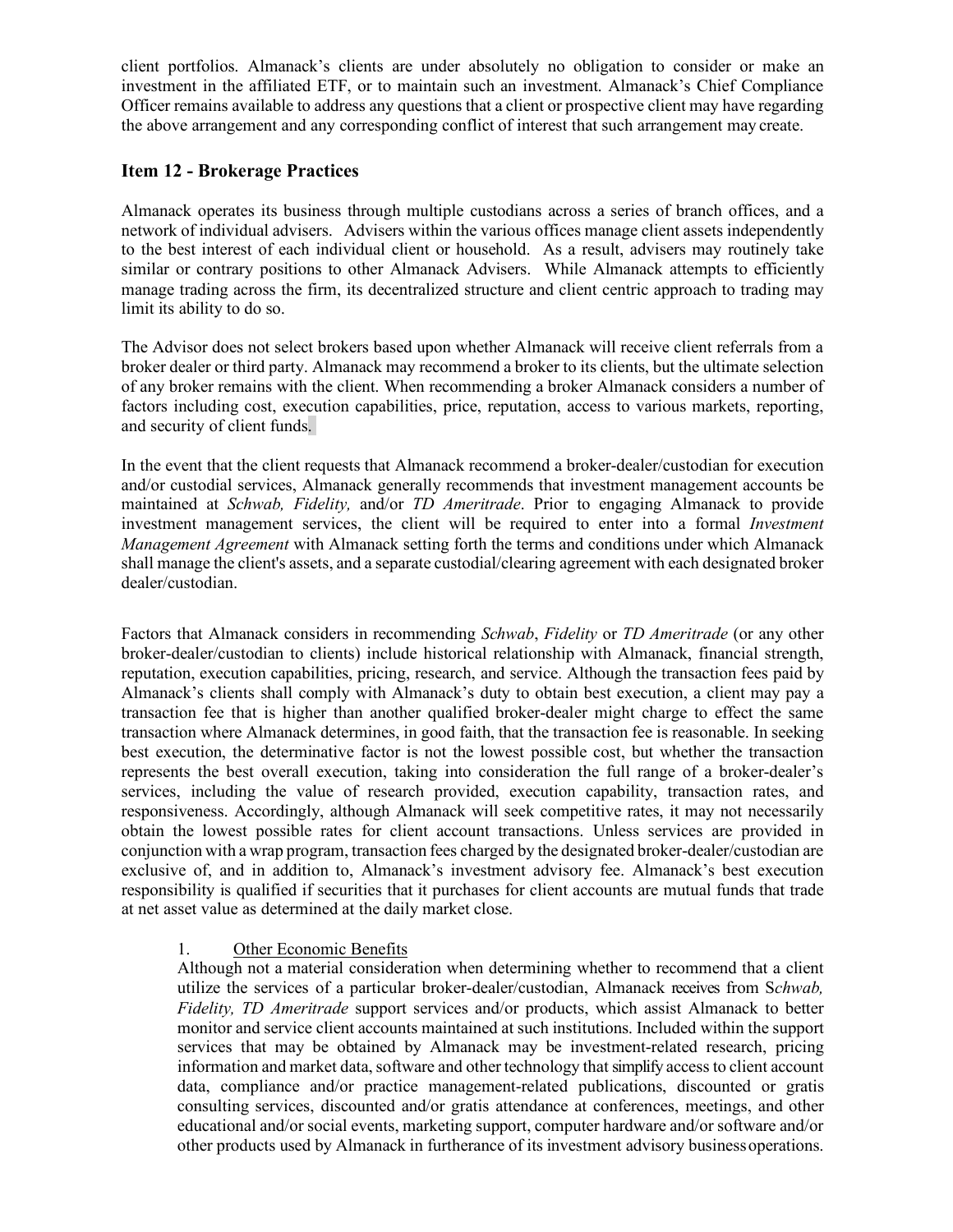As indicated above, certain of the support services and/or products that *can* be received may assist Almanack in managing and administering client accounts. Others do not directly provide such assistance, but rather assist Almanack to manage and further develop its business enterprise.

Almanack's clients do not pay more for investment transactions effected and/or assets maintained at *Schwab, Fidelity* or *TD Ameritrade* as a result of this arrangement. There is no corresponding commitment made by Almanack to *Schwab, Fidelity* or *TD Ameritrade* or any other entity to invest any specific amount or percentage of client assets in any specific mutual funds, securities or other investment products as a result of the above arrangement.

Schwab's services described in this paragraph generally benefit the client and the client's account but may extend beyond a specific client to other client accounts as well.

#### **Schwab Custodial Program**

Schwab also makes available to us other products and services that benefit us but may not directly benefit the client or their account. These products and services assist us in managing and administering all our clients' accounts. They include investment research, both Schwab's own and that of third parties. We may use this research to service all or some subset of our clients' accounts, including accounts not maintained at Schwab. In addition to investment research, Schwab also makes available software and other technology that:

- provide access to client account data (such as duplicate trade confirmations and account statements);
- facilitate trade execution and allocate aggregated trade orders for multiple client accounts;
- provide pricing and other market data;
- facilitate payment of our fees from our clients' accounts; and
- assist with back-office functions, recordkeeping, and client reporting.

Schwab also offers other services intended to help us manage and further develop our business enterprise. These services include:

- educational conferences and events;
- technology, compliance, legal, and business consulting;
- publications and conferences on practice management and business succession; and
- access to employee benefits providers, human capital consultants, and insurance providers.

Schwab may provide some of these services itself. In other cases, it will arrange for third- party vendors to provide the services to us. Schwab may also discount or waive its fees for some of these services or pay all or a part of a third party's fees. Schwab may also provide us with other benefits such as occasional business entertainment of our personnel.

In light of our arrangements with Schwab, Almanack has an incentive to recommend that clients maintain their accounts with Schwab. based on its interest in receiving Schwab's services that benefit its business rather than based on the client's interest in receiving the best value in custody services and the most favorable execution of transactions. This is a conflict of interest. Almanack believes, however, that its selection of Schwab as custodian and broker is in the best interests of its clients. This belief is primarily supported by the scope, quality, and price of Schwab's services and not Schwab's services that benefit only Almanack.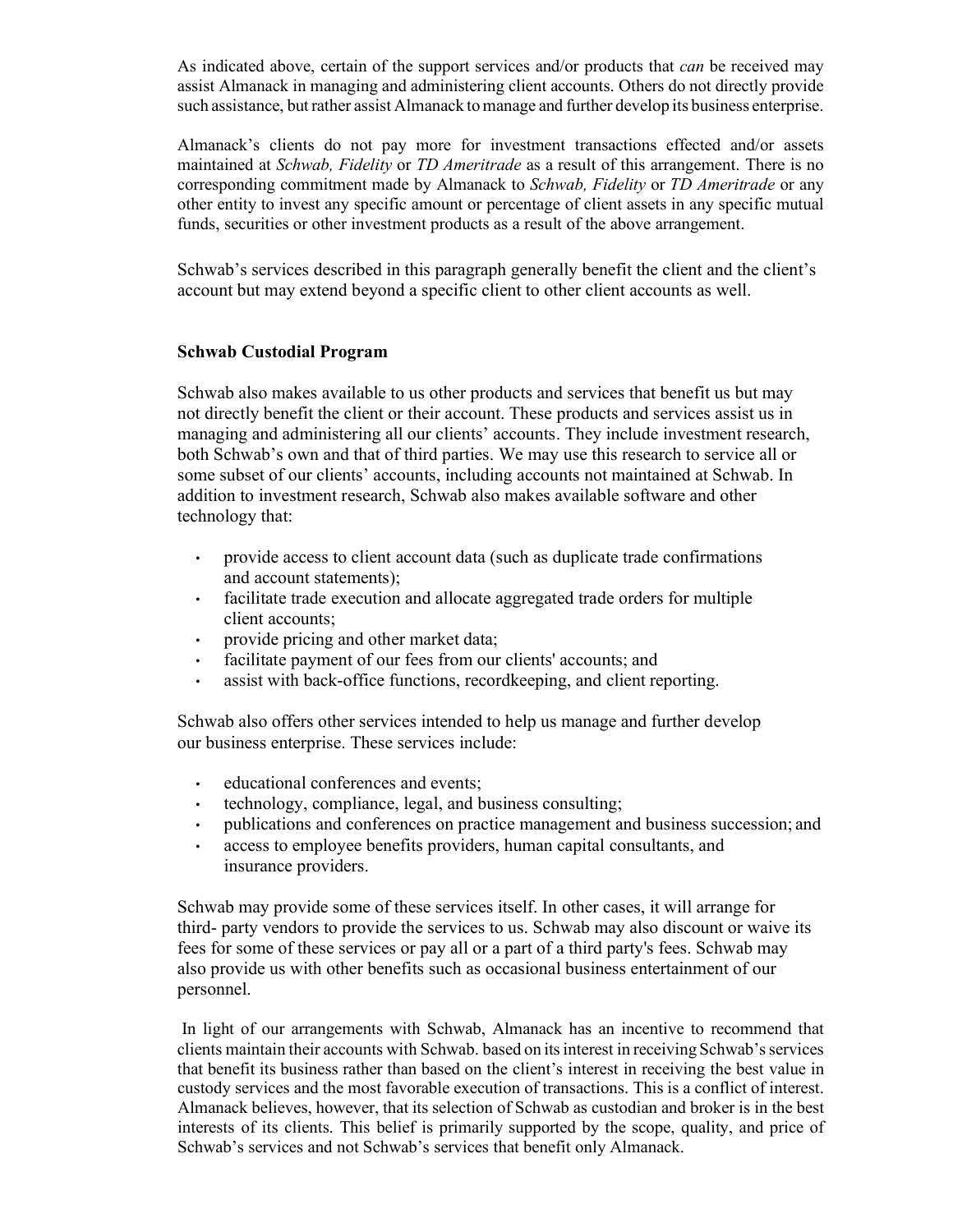2. Almanack does not receive referrals from broker-dealers.

3. Almanack recommends that its clients utilize the brokerage and custodial services provided by *Schwab, Fidelity* and *TD Ameritrade.* Almanack does not generally accept directed brokerage arrangements (when a client requires that account transactions be effected through a specific broker-dealer). In such client directed arrangements, the client will negotiate terms and arrangements for their account with that broker-dealer, and Almanack will not seek better execution services or prices from other broker-dealers or be able to "batch" the client's transactions for execution through other broker-dealers with orders for other accounts managed by Almanack. As a result, a client may pay higher commissions or other transaction costs or greater spreads, or receive less favorable net prices, on transactions for the account than would otherwise be the case.

In the event that the client directs Almanack to effect securities transactions for the client's accounts through a specific broker-dealer, the client correspondingly acknowledges that such direction may cause the accounts to incur higher commissions or transaction costs than the accounts would otherwise incur had the client determined to effect account transactions through alternative clearing arrangements that may be available through Almanack. Higher transaction costs adversely impact account performance. In addition, transactions for directed accounts will generally be executed following the execution of portfolio transactions for non- directed accounts.

To the extent that Almanack provides investment management services to its clients, the transactions for each client account generally will be effected independently, unless Almanack decides to purchase or sell the same securities for several clients at approximately the same time. Almanack may (but is not obligated to) combine or "aggregate" such orders to obtain best execution, to negotiate more favorable commission rates or to allocate equitably among Almanack's clients differences in prices and commissions or other transaction costs that might have been obtained had such orders been placed independently. Under this procedure, transactions will be averaged as to price and will be allocated among clients in proportion to the purchase and sale orders placed for each client account on any given day. Almanack shall not receive any additional compensation or remuneration as a result of such aggregation.

## <span id="page-23-0"></span>**Item 13 - Review of Accounts**

A. For those clients to whom Almanack provides investment supervisory services, account reviews are conducted on a periodic basis by Almanack's Principals. All investment advisory clients should be aware that it remains their responsibility to advise Almanack of any changes in their investment objectives and/or financial situation. All clients (in person or via telephone) are encouraged to review financial planning issues (to the extent applicable), investment objectives and account performance with Almanack on at least an annual basis.

**B.** Account performance is reviewed periodically by Almanack. Almanack may conduct account reviews on an other than periodic basis upon the occurrence of a triggering event, such as a change in client investment objectives and/or financial situation, market corrections and client request.

**C.** Clients are provided trade confirmation notices and, no less than quarterly, summary account statements, directly from the broker-dealer/custodian and/or program sponsor for the client accounts. Almanack may also provide a written periodic report summarizing account activity and performance.

# <span id="page-23-1"></span>**Item 14 - Client Referrals and Other Compensation**

**A.** As referenced above at Item 12, Almanack receives economic benefits from Schwab, Fidelity and/or TD Ameritrade. Almanack, without cost (and/or at a discount), may receive support services and/or products from these custodians.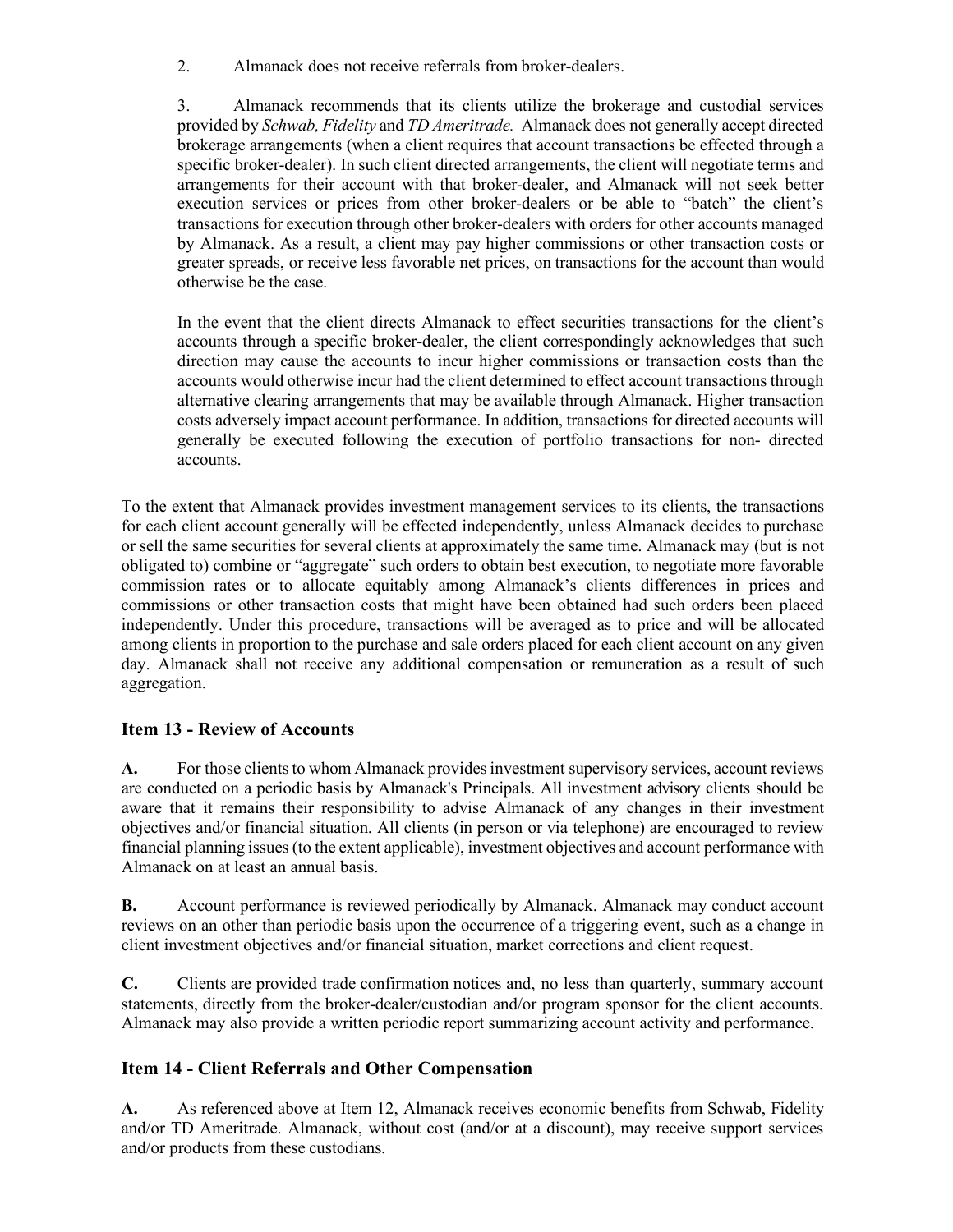Almanack's clients do not pay more for investment transactions effected and/or assets maintained at Schwab, Fidelity or TD Ameritrade as a result of this arrangement. There is no corresponding commitment made by Almanack to Schwab, Fidelity or TD Ameritrade or any other entity to invest any specific amount or percentage of client assets in any specific mutual funds, securities or other investment products as a result of the above arrangement.

**B.** If a client is introduced to Almanack by either an unaffiliated or an affiliated solicitor, Almanack may pay that solicitor a referral fee in accordance with the requirements of Rule 206(4)-3 of the Investment Advisers Act of 1940, and any corresponding state securities law requirements. Any such referral fee shall be paid solely from Almanack's investment management fee and shall not result in any additional charge to the client. If the client is introduced to Almanack by an unaffiliated solicitor, the solicitor, at the time of the solicitation, shall disclose the nature of his/her/its solicitor relationship, and shall provide each prospective client with a copy of Almanack's written Brochure with a copy of the written disclosure statement from the solicitor to the client disclosing the terms of the solicitation arrangement between Almanack and the solicitor, including the compensation to be received by the solicitor from Almanack.

## <span id="page-24-0"></span>**Item 15 - Custody**

Almanack clients' assets are held in custody by unaffiliated broker/dealers or custodians and Almanack has the ability to have its advisory fee for each client debited by the custodian on a monthly basis. Clients are provided, at least quarterly, with written transaction confirmation notices and regular written summary account statements directly from the broker dealer/custodian and/or program sponsor for the client accounts. Almanack may also provide a written periodic report summarizing account activity and performance.

To the extent that Almanack provides clients with periodic account statements or reports, the client is urged to compare any statement or report provided by Almanack with the account statements received from the account custodian. The account custodian does not verify the accuracy of Almanack's advisory fee calculation.

<span id="page-24-1"></span>Assets of clients who have invested in the model portfolios are held in custody by unaffiliated broker/dealers or custodians. Clients should receive at least quarterly statements from the broker/dealer or custodian that holds and maintains the client's assets. Almanack urges you to carefully review such statements and compare the official custodial records to the account statements provided to you by your financial intermediary. The financial intermediary performance reports may vary from custodial statements based on accounting procedures, reporting dates, or valuation methodologies of certain securities.

All Private Fund assets, other than interests in the Underlying Funds, are held in custody by unaffiliated broker/dealers or banks. Investors in the Private Funds (affiliated or non-affiliated) do not receive statements from the custodian of the activity within the Private Funds. Instead, the third-party administrator to the Private Funds distributes periodic performance and net asset value statements to each investor, and the Private Funds are subject to an annual audit and the audited financial statements are distributed to each investor. The audited financial statements are prepared in accordance with generally accepted accounting principles and distributed to the investors

**Custody Situations:** Almanack engages in other practices and/or services on behalf of its clients that require disclosure in the ADV Part 1, Item 9. That is, certain clients have established asset transfer authorizations which permit the qualified custodian to rely upon instructions from Almanack to transfer client funds or securities to third parties. These arrangements are also disclosed at ADV Part 1, Item 9, but in accordance with the guidance provided in the SEC's February 21, 2017, Investment Adviser Association No-Action Letter, the affected accounts **are not** subject to an annual surprise CPA examination.